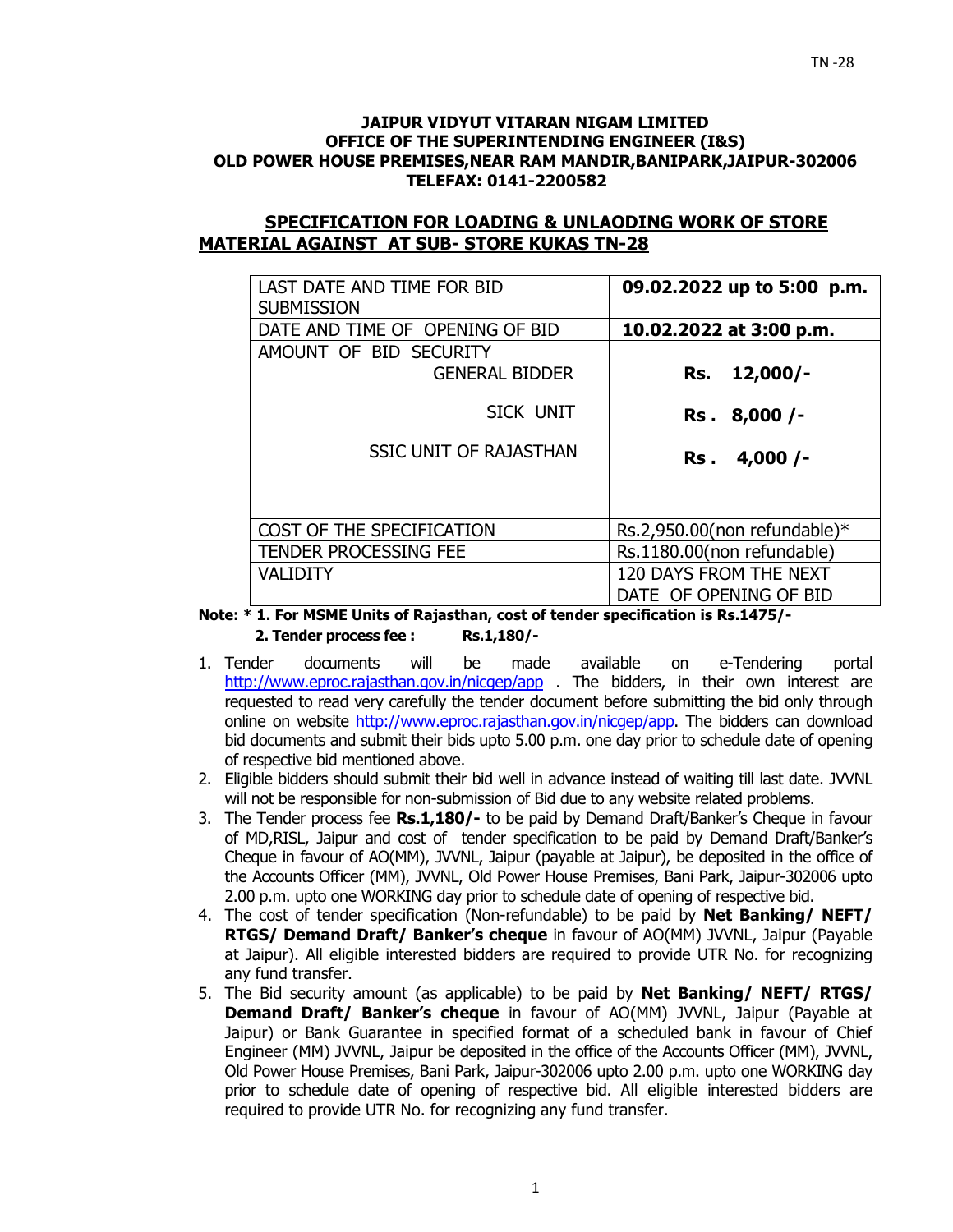- **6. \* In case SSI units of Rajasthan quote less than the tendered quantity then they are required to furnish Bid Security @ 0.25% of the estimated value of quantity offered on the basis of estimated unit FOR destination price.**
- 7. Further, while depositing the bid security amount in the office of Accounts Officer (MM), JVVNL, Jaipur, the bidders shall also furnish a certificate of SSI unit of Rajasthan/ sick unit and also to submit a letter mentioning the quantity offered by them. An Affidavit for MSME unit of Rajasthan in the enclosed format is to be furnished on non-judicial stamp paper of Rs.100/- duly attested by Notary public, to the office of Sr.Accounts Officer (MM), JVVNL, Jaipur. The Bid Security of requisite amount shall be furnished on non-judicial stamp paper of Rajasthan State.
- **Note** :- 1. All eligible interested bidders are required to get enrolled on e-Tendering portal http://www.eproc.rajasthan.gov.in/nicgep/app.
	- 2.If any difficulty arises, in down downloading/ uploading of tender you may contact in the

RISL, Jaipur Rajasthan at following Contact/address

**Address of RISL:-** RajCOMP Info Services Limited (RISL)

 $1<sup>st</sup>$  Floor, Yojana Bhawan, Tilak Marg, C-Scheme, Jaipur (Rajasthan)

| Tel:           | 0120-4200462, 0120-4001002                               |
|----------------|----------------------------------------------------------|
| <b>Mobile:</b> | 8826246593                                               |
| E-Mail:        | support-eproc[at]nic[dot]in                              |
|                | Local Helpdesk Number - 0141-4022688                     |
|                |                                                          |
|                | Available all Working days (between 9.30 AM and 6.00 PM) |
| E-Mail:        | eproc[at]rajasthan[dot]gov[dot]in                        |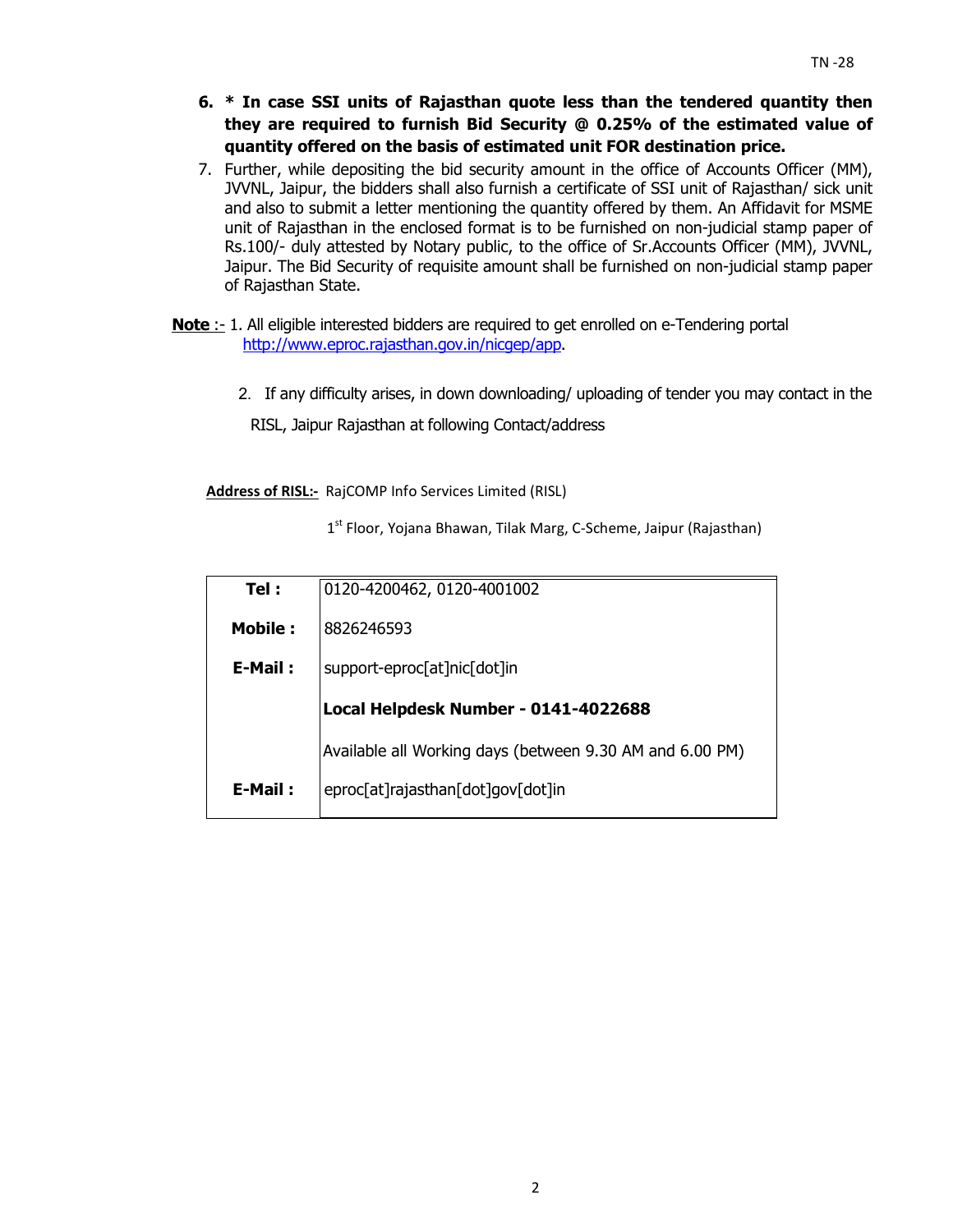**INDEX (TN-28)** 

| Section-I    | Instructions to bidders               |                          |
|--------------|---------------------------------------|--------------------------|
| Section-II   | <b>General Conditions of Contract</b> |                          |
| Section III  | <b>Technical Specification</b>        |                          |
| Schedule-I   | Schedule of Requirement               |                          |
| Schedule-II  | <b>Qualification Requirement.</b>     |                          |
| Schedule-III | Price Schedule (BOQ)                  | <b>To be uploaded On</b> |
|              |                                       | line on website          |
| Appendix-A   | Amendments in ITB-GCC                 |                          |
| Appendix-B   | Performa of bank guarantee for bid    |                          |
|              | security                              |                          |
|              |                                       |                          |
| Appendix-C   | Bank account details                  |                          |
| Appendix-D   | Format of affidavit for MSME Unit     |                          |
| Appendix-E   | Declaration by the Bidder             |                          |
| Appendix-F   | Declaration by the Bidder towards     |                          |
|              | blacklisting/debarment etc.           |                          |
|              |                                       |                          |

Note:- The Bidder, in their own interest, is advised to go, through carefully the above schedules.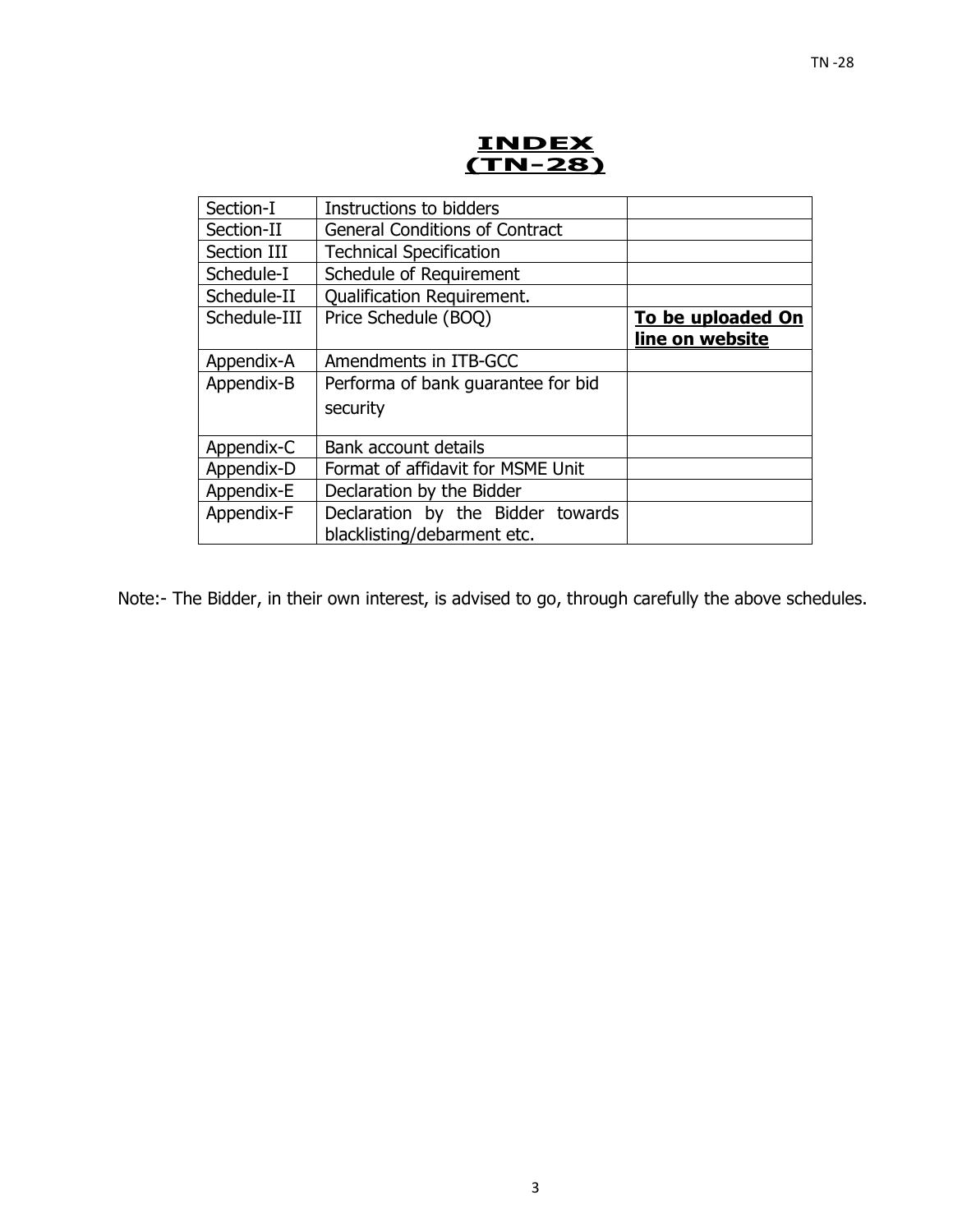# **JAIPUR VIDYUT VITRAN NIGAM LIMITED SECTION-III**

# **TECHNICAL SPECIFICATION FOR LAODING & UNLOADING WORK OF STORE MATERIAL AT SUB-STORE KUKAS AGAINST TN-28**

# 1.0 **SCOPE**

This specification covers the loading & unloading work by crane of 12 Ton capacity (including enquire mainpower) of store material through Contractors for the Sub-Store Kukas of Jaipur Discom.

# 2.0 **REQUIREMENT OF VEHICLES USED:-**

- i) The Crane should have valid certificate of "Pollution under control".
- ii) The Crane should have "valid Insurance coverage" and up to date Road Tax of GOR for transportation within Rajasthan paid Documents.
- iii) The Milometer of the Crane must be accurate & in working condition.
- iv) The Crane offered should have valid & relevant goods carrier registration for commercial use.
- v) Attested Photostate copy of registration certificate, road tax, pollution under control of each crane provided are to be submitted at the time of agreement.
- vi) The crane must ply on all those roads which are considered suitable by the SE (I&S), JVVNL, Jaipur, In charge of the crane and his decision in this regard shall be final & binding.
- vii) All the documents (Fitness, Toll Tax, Insurance & Pollution certificate) of the crane must be renewed time to time before its expiry of validity during the contract period.
- viii) The crane should not be older than Ten years.

# 3.0 **DRIVER/Operator:-**

- i) Contractor has to provide driver & helper with each crane at his cost.
- ii) Drivers must have valid driving license for the entire currency of the contract. (Valid ID Proof & driving license)
- iii) Full particulars of the drivers are to be given by contractor at the time of entering into agreement.
- iv) Drivers should be well dressed & well behaved, any misbehavior by the drivers shall be construed unsatisfactory service.
- v) Driver must not smoke or drink liquor while on duty and must not be under Intoxication while on duty.
- vi) The successful contractor shall provide sufficient money with the driver so that he can meet the expenditure on any incidental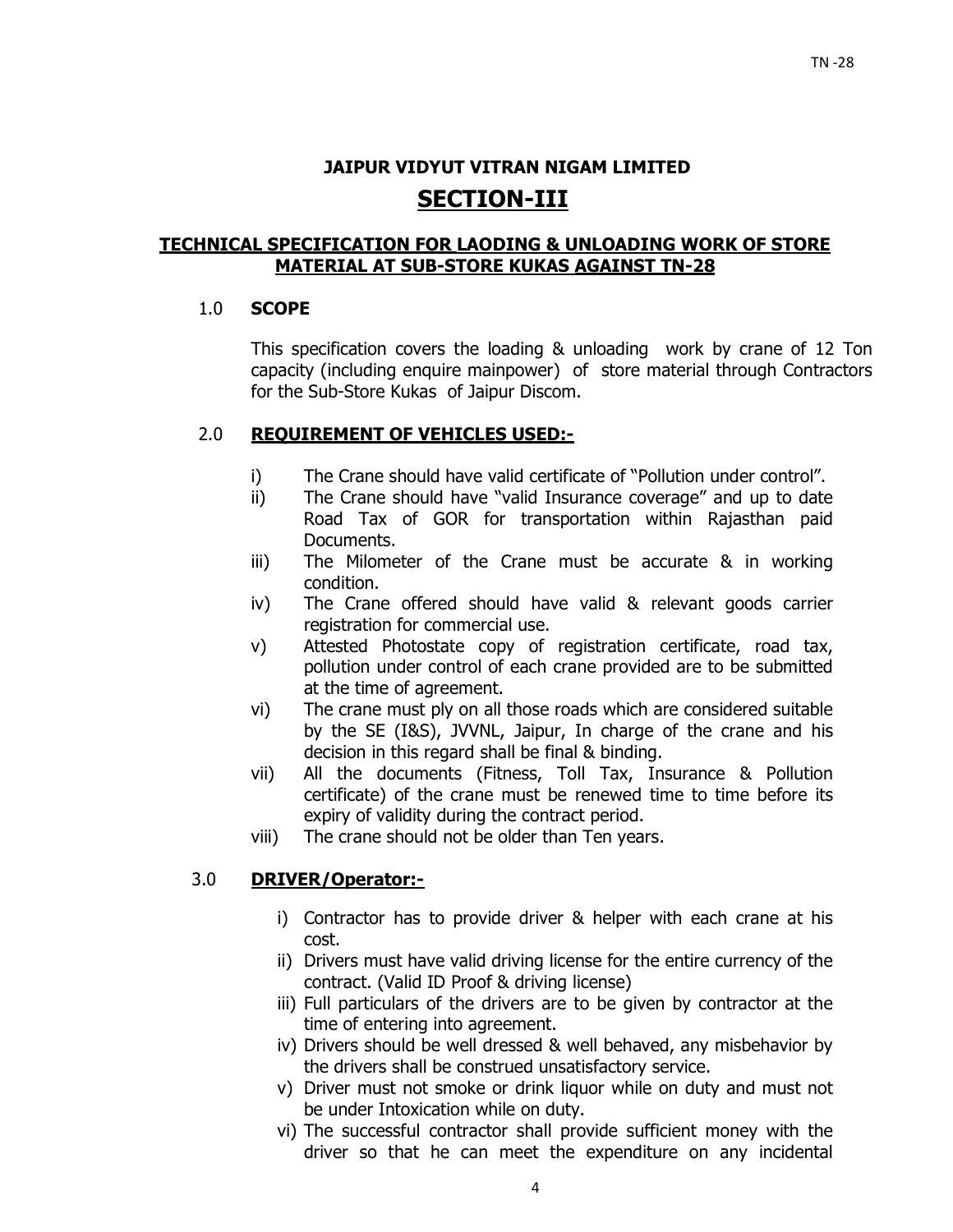repairs/maintenance etc. during working hours, when the crane is on duty. The Nigam under no circumstances will incur any expenditure on these items.

vii) A log book for each crane will be maintained by the driver/operator for recording daily loading & unloading and capacity wise activities of each day. Performed and get signature of the user of the crane and the driver/operator will got the signature of the controlling officer receiver of materials/goods in healthy condition at his destination. The custodian of the log book, however, shall be the nodal officer.

## 4.0 **WORKING HOURS:-**

The working hours for hired crane would be 24 hours.

# 5.0 **CONTRACT PERIOD/TIME SCHEDULE:-**

The contract shall be upto 31.3.2022 and can be extended further subject to satisfactory working /performance on mutual consent.

# 6.0 **ACCIDENT/ SAFETY MEASURES:-**

Any compensation payable for damages caused due to accident by Contractor's crane/driver to any party/property/man power & others shall be borne by contractor. The department/JVVNL will not be responsible for the same in any way.

# 7.0 **TERMS OF PAYMENT**:-

The payment shall be governed as per Clause No. 1.42, 1.43 & 1.44 of General Condition of Contract (section-II) Further, the clause No. 1.43 of General Condition of Contract has been amended to the extent as under:

1.43 Payment shall be due and payable by the purchaser in accordance with the provision of the contract within a reasonable period from the date of receipt of each invoice by the contractor / supplier duly supported by a certificate of the Engineer. The purchaser will take all possible effort to make payment to the contractor / supplier generally on  $45<sup>th</sup>$  day after receipt of duly verified challans / receipt / bill in the office of paying authority (Sr. Accounts Officer (CPC) and completion of contractual formalities. But in case of delay in payment the purchaser shall not be liable to pay any interest on the outstanding to the contractor / supplier.

Payment shall be made only through electronic mode i.e. RTGS or NEFT. The charges being levied by the bank for providing this service shall be to supplier's account on actual. For this, the required details viz; name of supplier in which thye bank along with its IFS code are required to be obtained from the payee on its letter head duly signed by the supplier or its authorized signatory.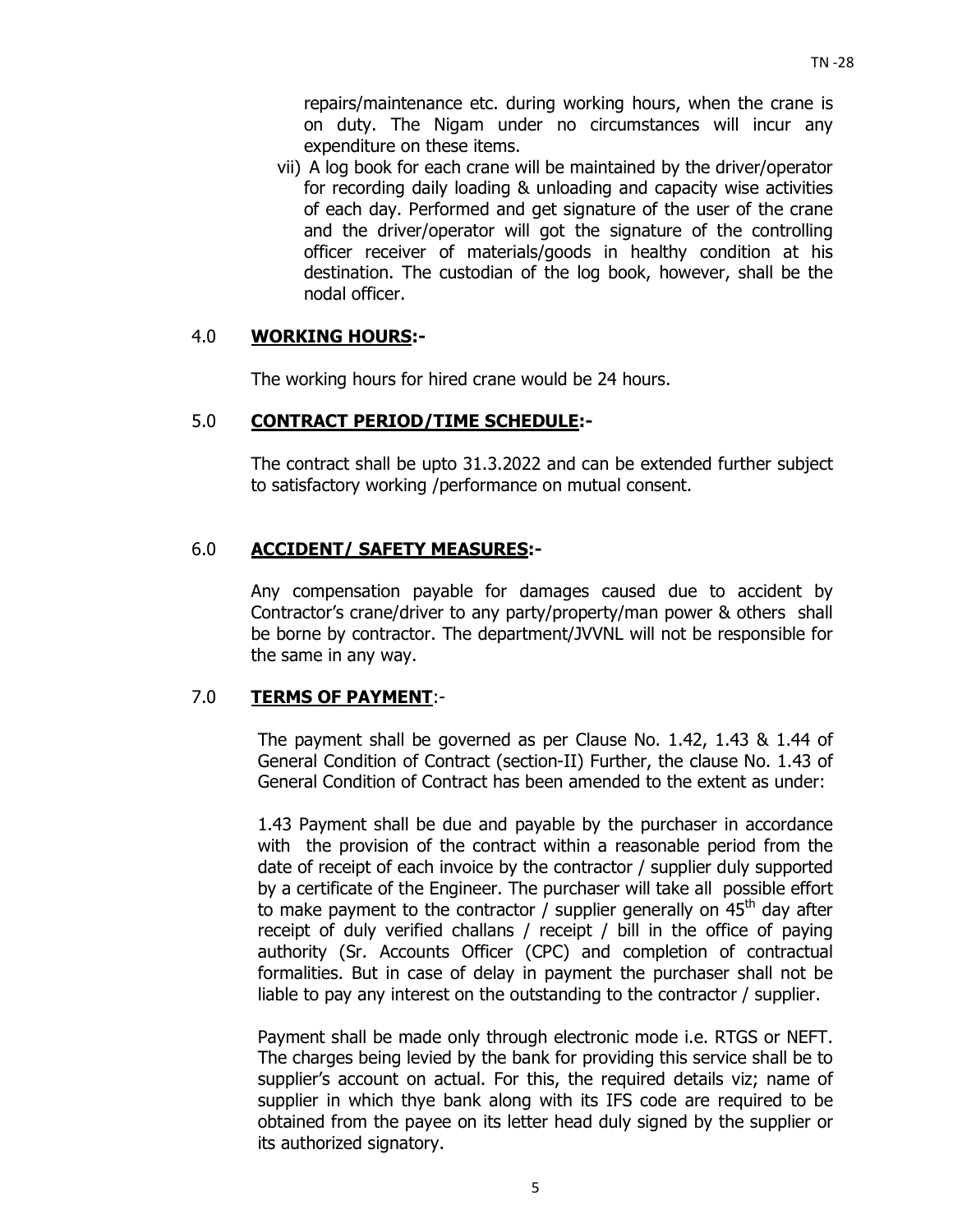# **8.0 INSURANCE**:

Contractor shall load & unload the material safely. Recovery against damaged cost by mishandling of material due to negligence crane /operator shall be made from the bills as well as security deposit of the contractor. The recovery in this respect shall be Determine by SE(I&S) on the recommendation/proposal on nodal officer. You will provide insurance paper with your bill. Bills will be cleared after checking of insurance paper of material.

# 9.0 **CPF/EPF Scheme:-**

The contractor will have to furnish the information in Performa "C" every month or with every bills along with copies of challans in respect of the employees engaged in connection with the execution of work from the date of its commencement and up to the date of completion of this work. If the contractor fails to furnish this information, The Accounts Officer (MM), JVVNL, Jaipur, shall deduct the amount from the each bill of the contractor at the rates applicable at the time of payment as per CPF rules/Act and keep under the head 46.92 (Misc. deposit) of the contractor/employee till furnishing the information in the above mentioned Performa along with nomination form within stipulated period failing which the amount so deducted shall be deposited with regional P.F. commissioner within stipulated period as per CPF rules/act.

10.0 All expenditure on repairs, maintenance, taxes, permits, insurance (Material as well as) & driver will be borne by contractor.

# 11.0 **PENALTY:-**

- i) In case vehicle is not provided by the contractor on a day then vehicle from another contractor will be hired at risk & cost of original contractor.
- ii) Absence of the vehicle is not permissible, so substitute road worthy vehicle will have to be provided by contractor at all time.
- iii) However, on any account if the vehicle is not provided continuously for seven days, it will be construed as unsatisfactory performance for which security deposit of the vehicle shall be forfeited and contract shall be terminated and firm will be black listed in all three Discom.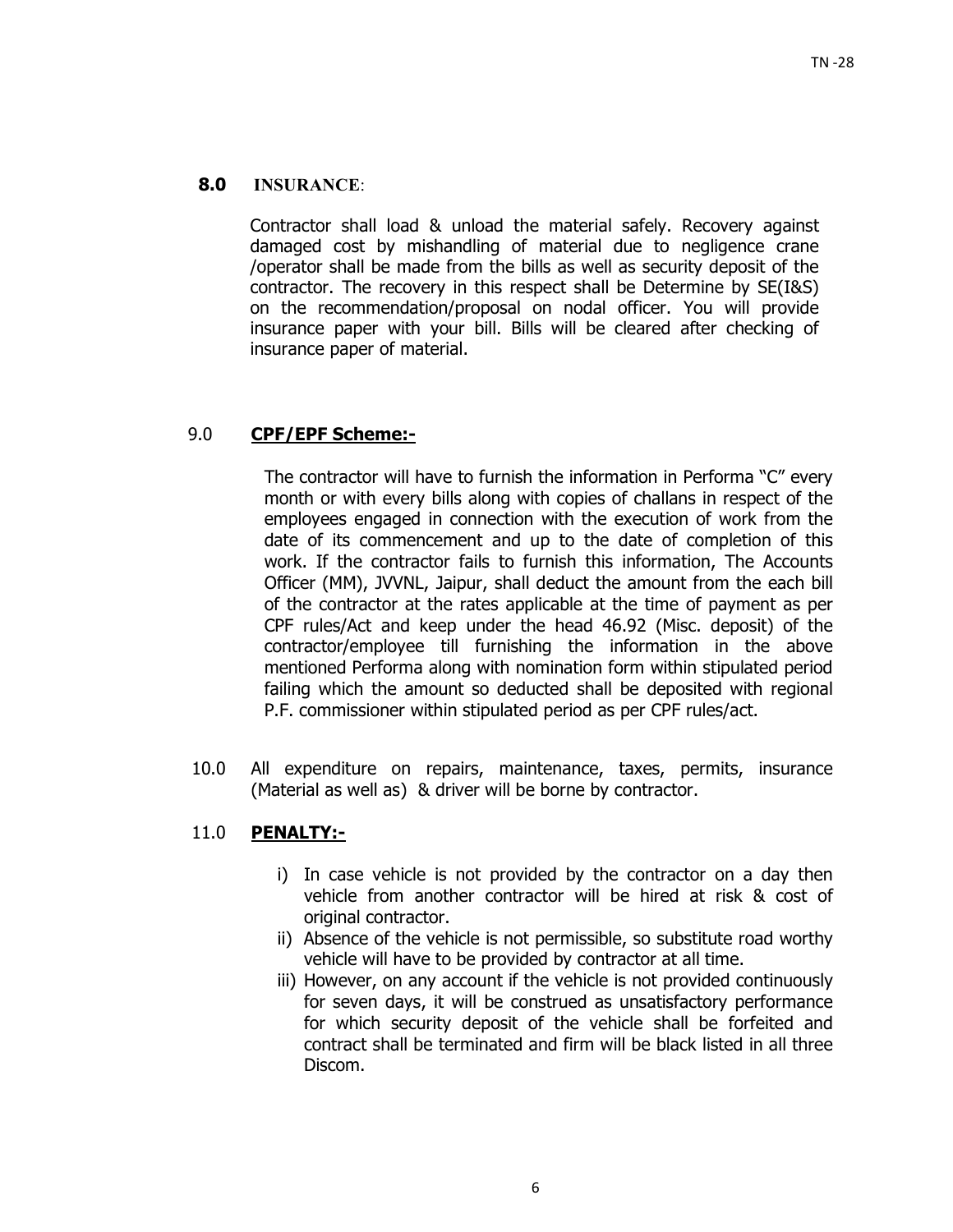# 12.0 **RISK & COST:-**

- i) In case of poor performance of failure to carry out this contract as per terms and conditions of the agreement or not providing the vehicle, concerned controlling officer of the vehicle will have the right to hire vehicle from the another contractor, at the risk & cost of the original contractor.
- ii) Any excess expenditure incurred by the department for vehicle in pursuance to para 11.1 shall be recovered from the monthly bills or security deposit of the contractor.

# **13.0 PARKING:-**

i) The hired crane may be parked in the premises of Jaipur Discom if space is available. However in this case, the safety & security of the crane shall not be the responsibility of the Jaipur Discom and it will be at the risk of the contractor.

# 14.0 **DECISION OF THE JVVNL**

Regarding the meaning and effect of the terms & conditions the decision of CE (MM) shall be final and binding on contractor.

- i) The JVVNL reserves the right to award this work wholly or partly to any other suppliers also.
- ii) The JVVNL reserves the right to terminate the contract at any time by giving 15 day notice in writing without assigning any reason thereof.
- iii) JVVNL may award Rate Contract to all such bidder. A panel of such bidders may be formed. At The discussion of Nigam the work order to such bidders may be awarded for different locations as well as for different time duration period.
- iv) In case of any violation of terms & conditions of contract or unsatisfactory service/ Performance, the JVVNL reserves the right to terminate the contract by giving 15 days notice to the contractor.

## 15.0 **ARBITRATION:-**

i) In the event of any question, dispute or difference arising under this agreement or in connection therewith, except as to matter the decision of which is specifically provided under this agreement, the same shall be referred to sole arbitration of the Chief Engineer (MM), JVVNL, Jaipur.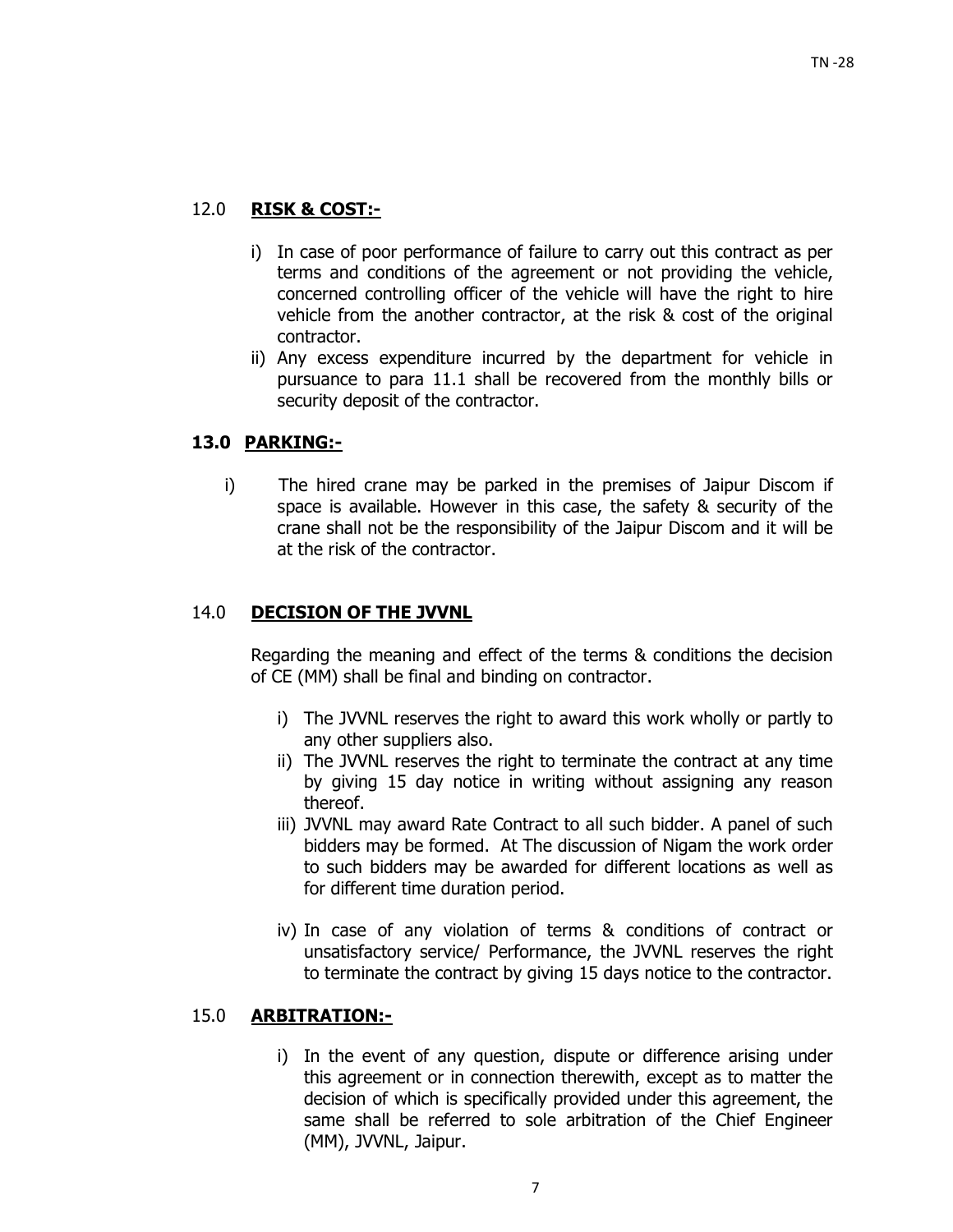- ii) The agreement to appoint an arbitrator will be in accordance with the arbitration and conciliation act 1996. There will be no objection to any such appointment that the arbitrator is Govt. Servant or that he has to deal with the matter to which the expressed views on all or any of the matter under dispute. The decision of arbitrator shall be final and binding on the parties. In the event of such arbitrator to whom the matter is originally referred, being transferred or vacating his office or being unable to act for any reasons whatsoever may be, the Chief Engineer (MM), JVVNL, Jaipur or the said officer shall appoint another person to act an arbitrator in accordance with the terms & conditions of the contract agreement and the person so appointed shall be entitled to proceed from the stage of which it was left out by his predecessors.
- iii) The arbitration may from time to time with the consent of parties enlarge the time for making and publishing the award, subject to aforesaid arbitration and conciliation Act, 1996 and the rules made there under, any modification thereof for the time being in force shall be deemed to apply to the arbitration proceeding under this clause.
- iv) The venue of the arbitration proceeding shall be the office of Superintending Engineer (I&S), JVVNL, Jaipur or Chief Engineer (MM), JVVNL, Jaipur or such other places as the arbitrator may decide.

# 16.0 **FORCE MAJEURE CONDITIONS:-**

 If at any time during the currency of contract, contractor's performance in whole or in part be prevented or delayed by the reasons of any war, hostility acts of public enemy, civil commotion, Sabotage, Fire, Floods, Explosion, Epidemics, Quarantine, Restriction, Act of god herein after referred to as "Events" then provide notice and adequate proof of date of occurrence there of the provisions of clause 11 shall not be invoked by concerned authorities of the JVVNL, Provided further that the work under the contract shall be resumed immediately. After such events have ceased to exist and the decision of the Chief Engineer (MM), JVVNL, Jaipur of his authorized officers whether the work has been resumed or not shall be final and conclusive.

# 17.0 **CONTRACT AGREEMANT:**

The supplier shall execute contract document in the manner as detailed below:-

- 1. Copy of the rate contract order including specification signed on each page.
- 2. GCC duly signed.
- 3. Instructions to tenders duly signed.
- 4. A non judicial stamp paper worth Rs. 15,000/- (Rs. Fifteen Thousamd only) duly signed as under:- "AFFIXED WITH P.O. No. \_\_\_\_\_\_\_\_\_\_\_\_ DATED \_\_\_\_\_\_\_\_\_\_\_\_\_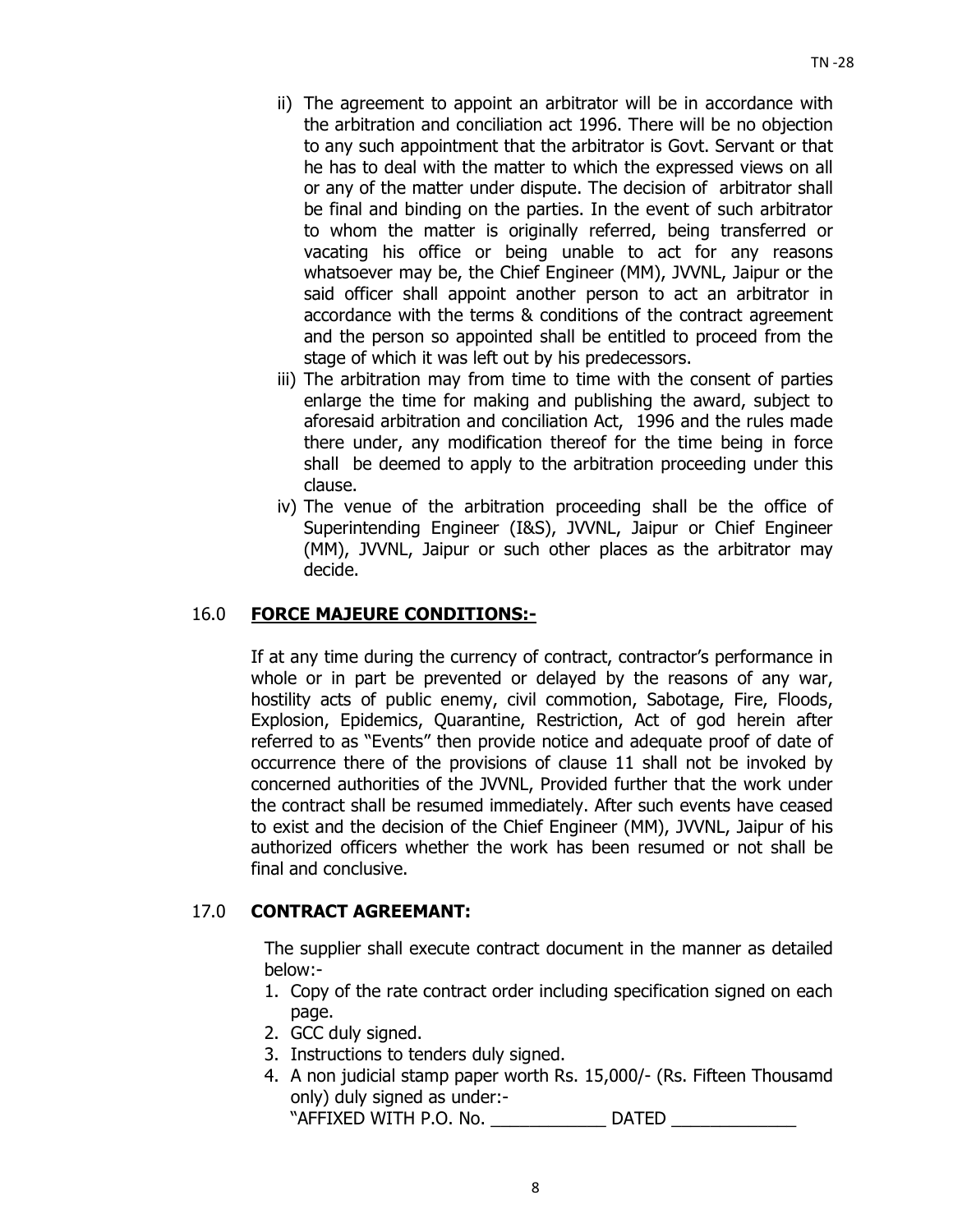All the above contract document shall be signed by an authorized person holding valid power of Attorney. A copy of power of Attorney in favour of person signing these documents duly notorised in original on non judicial stamp paper of Rs. 100/- (Rs. One hundred only) shall also be furnished.

# **18.0 SECURITY AGAINST MATERIALS :**

The Contractor shall be fully responsible for the safe custody of all the material issued by JVVNL for the work (s) as per quantity mentioned in Bill of Material enclosed along with work order till their completion and handed over to concerned consignee. For this the contractor shall take suitable storagecum-erection insurance cover note for entire project / material equivalent to cost of Bill of Material of the work order at the store Issue Rate at his own cost. Such insurance will cover any destruction / risk of loss or damage of material by way of theft, damage in transit etc.

The bidder shall be liable to furnish security bank guarantee, in order to secure safeguard against any embezzlement / misappropriation of material. You shall furnish SBG against safe custody of material equivalent to 10 % (ten percent) of contract valuewithin a period of 15 days from work order. The same shall be deposited by the successful bidder either in the form of crossed Bank Draft /Bankers cheque or by way of Bank Guarantee from scheduled Bank on nonjudicial stamp papers worth 0.25 % of BG value & max. uptoRs. 25000/- in the prescribed format in favour of the Superintending Engineer (I&S), JVVNL. The Security Bank Guarantee is to be remained valid for a period of commencement & completion period + 03 months from the date of commencement of contract in the first instant and may have to extended if desired. It will be the sole duty of bidder to get the SBG extended well in time to maintain its validity as desired by the JVVNL. The security bank guarantee shall be released only after completion of 03 month of completion of work/handover of the project whichever is later.

## **19.0 PERFORMANCE SECURITY:-**

The Performance security wherever appearing in the tender document may be read as under-: 3% of the amount of work order, in case of procurement of works; In order to secure / assure due fulfilment of the contract / satisfactory work performance, the successful Bidder(s) upon receipt of preliminary acceptance letter/detailed work order as the case may be shall furnish within a period of 15 days a PBG equivalent to 03 (Three)% of contract value either in the form of crossed Bank Draft/ banker's cheque or by way of Bank Guarantee from scheduled Bank, which shall be got verified from the issuing bank. The BG shall be furnished on non-judicial stamp papers worth 0.25 % of BG value & max. uptoRs. 25,000/- in the prescribed format in favour of the Superintending Engineer (I&S), JVVNL. The Performance Bank Guarantee is to be remained valid for a period of commencement& completion period + 12 Months (Performance Period)  $+ 6$  months(grace period for lodging any claims as admissible) from the date of commencement of contract in the first instant and may have to be extended if desired. The performance bank guarantee shall be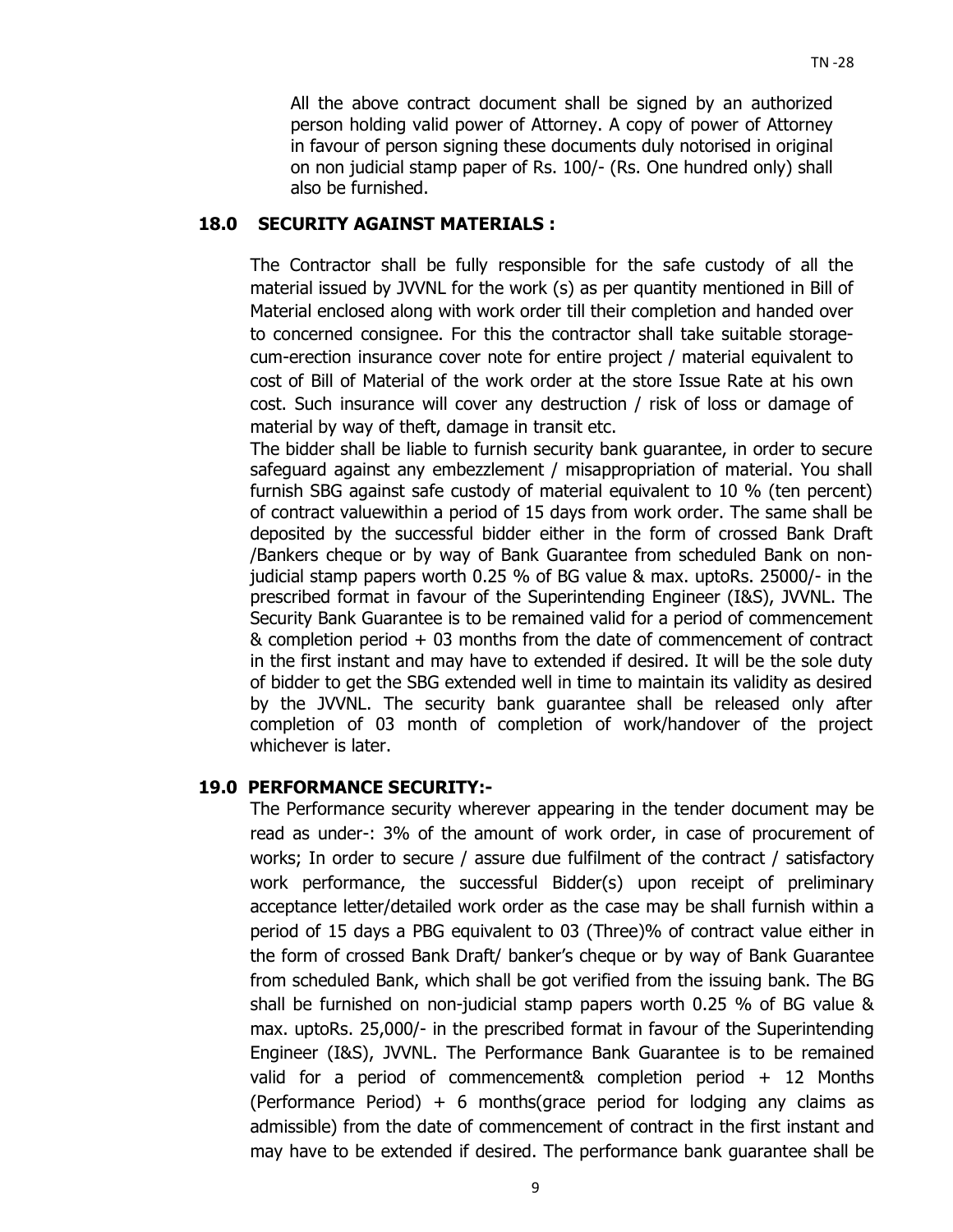released only after completion of 12 month performance period satisfactorily from the date of completion of work / Handover of the project whichever is later.

## **20.0 SAFETY MEASURES:-**

The contractor shall follow a safe method of working so that no damage / loss is caused to JVVNL, regarding material and also injury to any of workers. The JVVNL shall not be responsible in any way for the injury caused to contractor's labour while working. The contractors should ensure to get insured his all workers against accident from any Nationalized General Insurance Company. The insurance charges shall be borne by the Contractor. A copy of such policy shall be delivered to the payment making authority along the bills.

## **21.0 DISPUTES:**

- a) All disputes differences or questions whatsoever which may arise between JVVNL and the inspecting agency upon or in relation to or in connection with this contract shall be deemed to have been arisen at Jaipur (Rajasthan) and no court other than the courts at Jaipur (Rajasthan) shall have jurisdiction to entertain or try the same.
- b) In case of any question/dispute, difference whatsoever arise between JVVNL and the inspecting agency upon or in relation to the contract the matter may be referred to the settlement committee constituted by Nigam depositing requisite reference fee with Accounts Officer (MM), JVVNL, Jaipur.

## **22.0 INCOME TAX (TDS):**

The income Tax shall be deducted from each bill at applicable rate while arranging the payment to the contractor.

#### **23.0 NO DUES:**

No Dues Certificate will be submitted with the final bill duly signed by nodal officer counter signed by the order issuing authority.

#### 24.0 **ESI:-**

The firm/contractor will arrange ESI coverage of his workers deployed on the works and as evidence/ proof, he will furnish copy of challan / receipt of the amount paid to the ESI towards such coverage with the every running/ final bill(s).

25.0 The contractor shall produce monthly bills in triplicate along with verified challans /receipt of supply material /verified log book and other requisite documents to the Nodal Officer i.e. XEN (Store), JVVNL, Jaipur for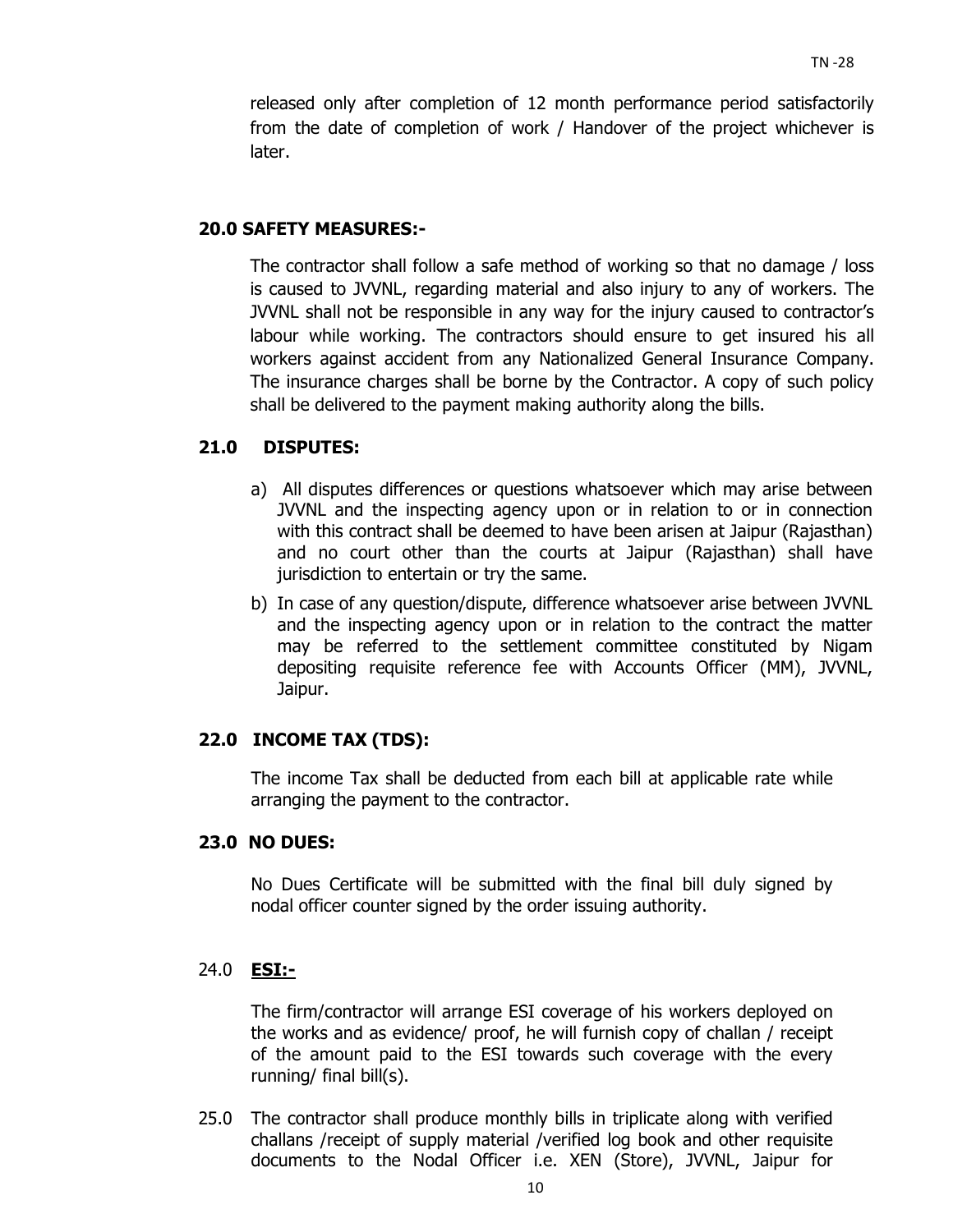processing the bills. Who shall send them to the Sr. Accounts Officer (CPC), JVVNL, Jaipur for payment after due checking/vetting and verifications.

#### 26.0 **SUB-LETTING**

 The contractor shall not assign the work to any other person to execute the work in part or full.

#### 27.0 **PRICES:**

 The prices quoted shall be firm and inclusive of all Taxes Duties, repairing charges of vehicles, CPF contribution, EPF, ESI and other liabilities, except GST which is payable extra if applicable. The quoted prices shall be percentage (%) below/above to the BOQ in totality. Valuation of the bid shall be done accordingly. Toll tax shall be paid extra along with bill on production of payment slip/receipt.

## 28.0 **GST:**

The GST will be applicable as per rules in force, which will be paid extra, if applicable on the production of proof. Bidder should furnish GSTIN No. and PAN No. along with copy of documents.

- 29.0 **CHECKING/ SUPERVISION:** Any officer has authorized by SE (I&S), JVVNL, Jaipur/ Nodal officer/Controlling officer can be authorized for checking /supervision of the work being executed.
- 30.0 **NODAL OFFICER:** The Executive Engineer (Store), JVVNL, Jaipur as shall be the Nodal officer for execution and implement work order/contract.
- 31.0 **CONTROLLING OFFICER:-** The concern ACOS as shall be the controlling officer for execution and implement work order/contract.
- 32.0Award of Rate Contract to successful bidder if same prices are offered by two or more bidders then Nigam (1) May award Rate Contract to all such bidder, if panel of such bidders may be framed. At The discu of Nigam the work order to such bidders may be awarded for different locations as well as for different time duration period or (2) ) May select one bidder through manual lottery, in presence of authorized representatives of all such bidders, who desire to be present.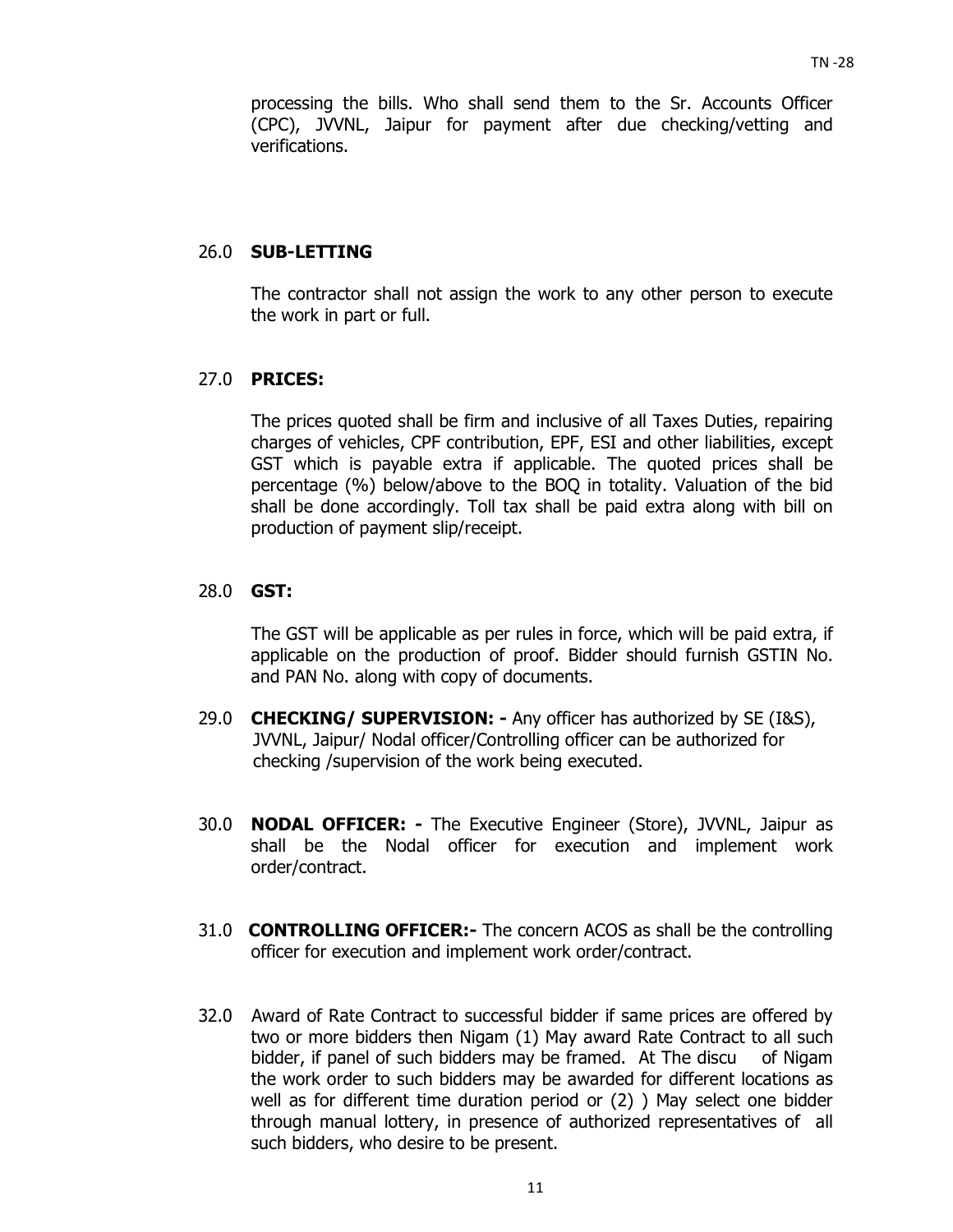#### $TN - 28$

# **Schedule-I**

# **Must be filled by the bidder and returned with the bid.**

To,

The Superintending Engineer (I&S), Jaipur Vidyut Vitran Nigam Limited, Jaipur.

Sir,

With reference to your invitation to tender against specification No. TN- 28, we offer following quantity:-

| __<br>۰.<br>.,<br>M. |  |
|----------------------|--|
|----------------------|--|

| S.        | <b>Particulars</b>                                             | Tendered Quantity (Nos.) |
|-----------|----------------------------------------------------------------|--------------------------|
| <b>No</b> |                                                                |                          |
|           | $\mathcal{P}$                                                  | 3                        |
|           | Loading & unloading<br>work of<br>store<br>material at<br>Sub- | <b>Sub-Store Kukas</b>   |
| 1         | <b>Store Kuaks</b>                                             |                          |
|           |                                                                |                          |

Yours faithfully,

Signature of tenderer with stamp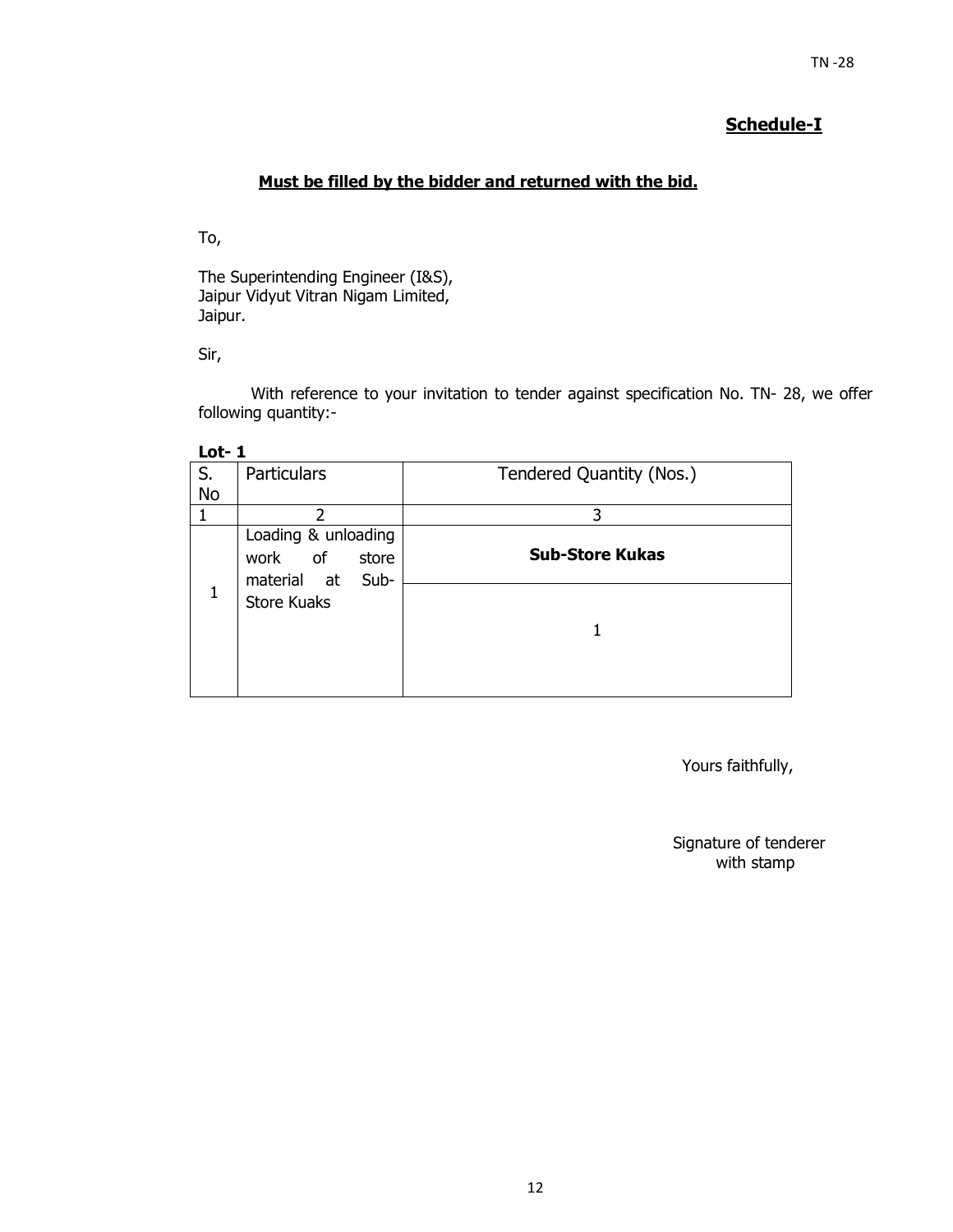## **SCHEDULE-II**

## **QUALIFICATION REQUIREMENT**

# **FORLOADING & UNLOADING WORK OF STORE MATERIAL AT SUB- STORE KUKAS AGAINST TN-28**

The bidder should fulfill following qualifying requirements for successful participation in the tender along with relevant documentary evidence supporting each qualifying requirement without which the offer shall be considered non-responsive & rejected.

#### **1.0 GENERAL:**

The Bidder shall become eligible on satisfying the following 'Bid Qualification Requirements' and on production of the signed and stamped copy of required documentary evidence along with the Tender. The tender shall be filled by single bidder.

## **2.0 Registration:**

The bidder should be having registration with SE (TW), JVVNL, Jaipur in class E-I category.

**3.0 JOINT VENTURE: -** No Joint venture is allowed.

## **4.0 OTHER CONDITIONS:**

- I) Each up-Loaded paper/ documents should be self-attested sealed & signed by the bidders
- II) The condition bids shall not be considered. If false/fraud is found in the submitted documents then bidder shall be held soley/responsible for this & action shall be taken against the bidder as per provision of GCC/Act/Contractual obligations

# **5.0 THE OFFERS OF BIDDER NOT STAISFYING THE ABOVE "BID QUALIFICATION REQUIREMENT" SHALL BE REJECTED.**

#### **6.0 POOR RECORD OF PERFORMANCE AND DELIVERY:**

The bidder who have been black listed **in any of the state Discom** Govt. organization /PSU (Central/state)or with whom business relations have been severed in **Jaipur Discom** shall not be considered. Severment of business relations will be done in case of following circumstances for the period and with the recovery mentioned against each: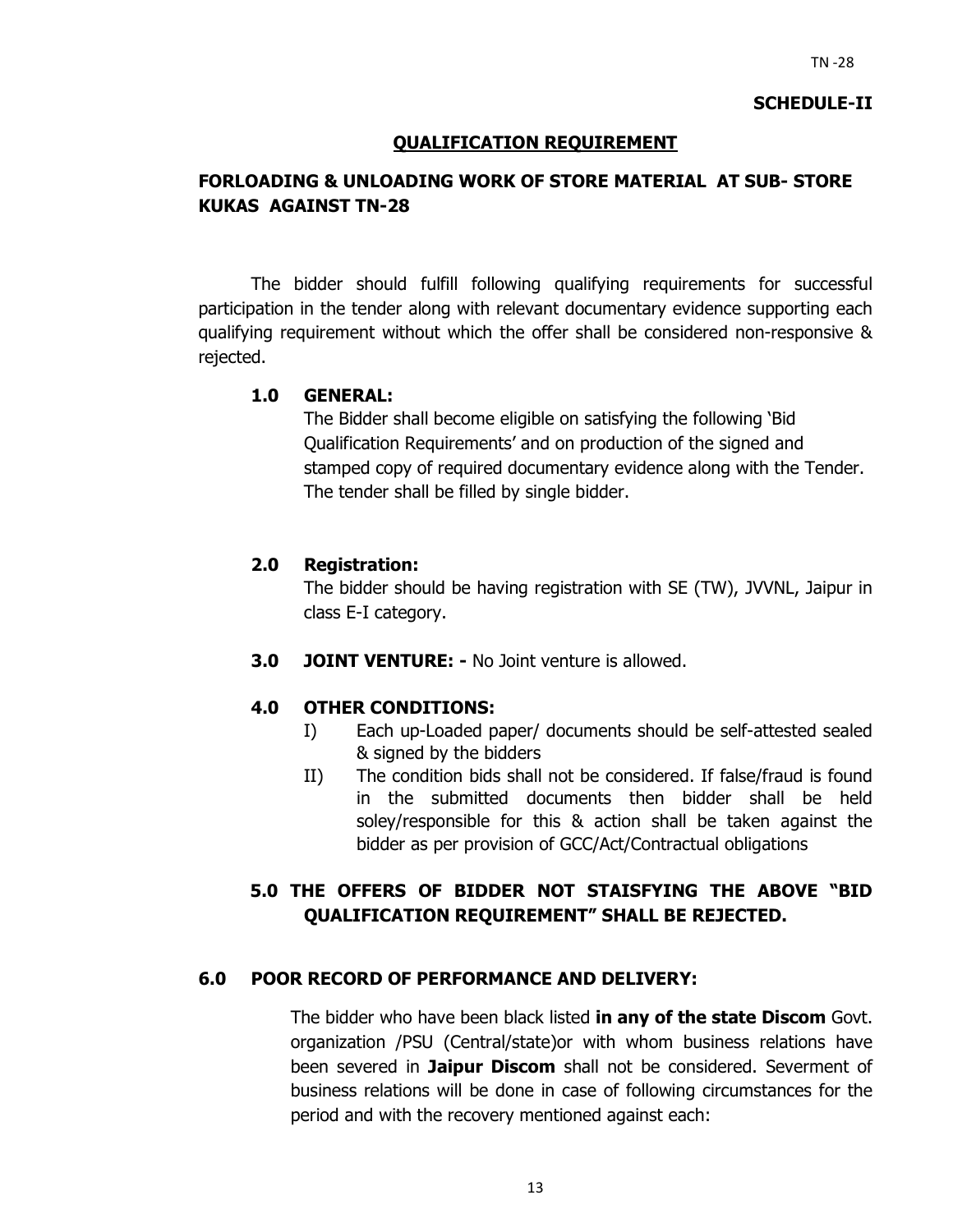| i) When contractor does not Forfeiture of EMD/cancellation of contractor          |  |  |  |  |
|-----------------------------------------------------------------------------------|--|--|--|--|
| accept order awarded on its registration to recover amount of EMD along with      |  |  |  |  |
| accepted price and terms and severment of business relations for three years from |  |  |  |  |
| conditions or does not comply the date of issue of order.                         |  |  |  |  |
| with contractual formalities.                                                     |  |  |  |  |
| ii) When contractor complies<br>with contractual formalities but                  |  |  |  |  |
| does not commence works.                                                          |  |  |  |  |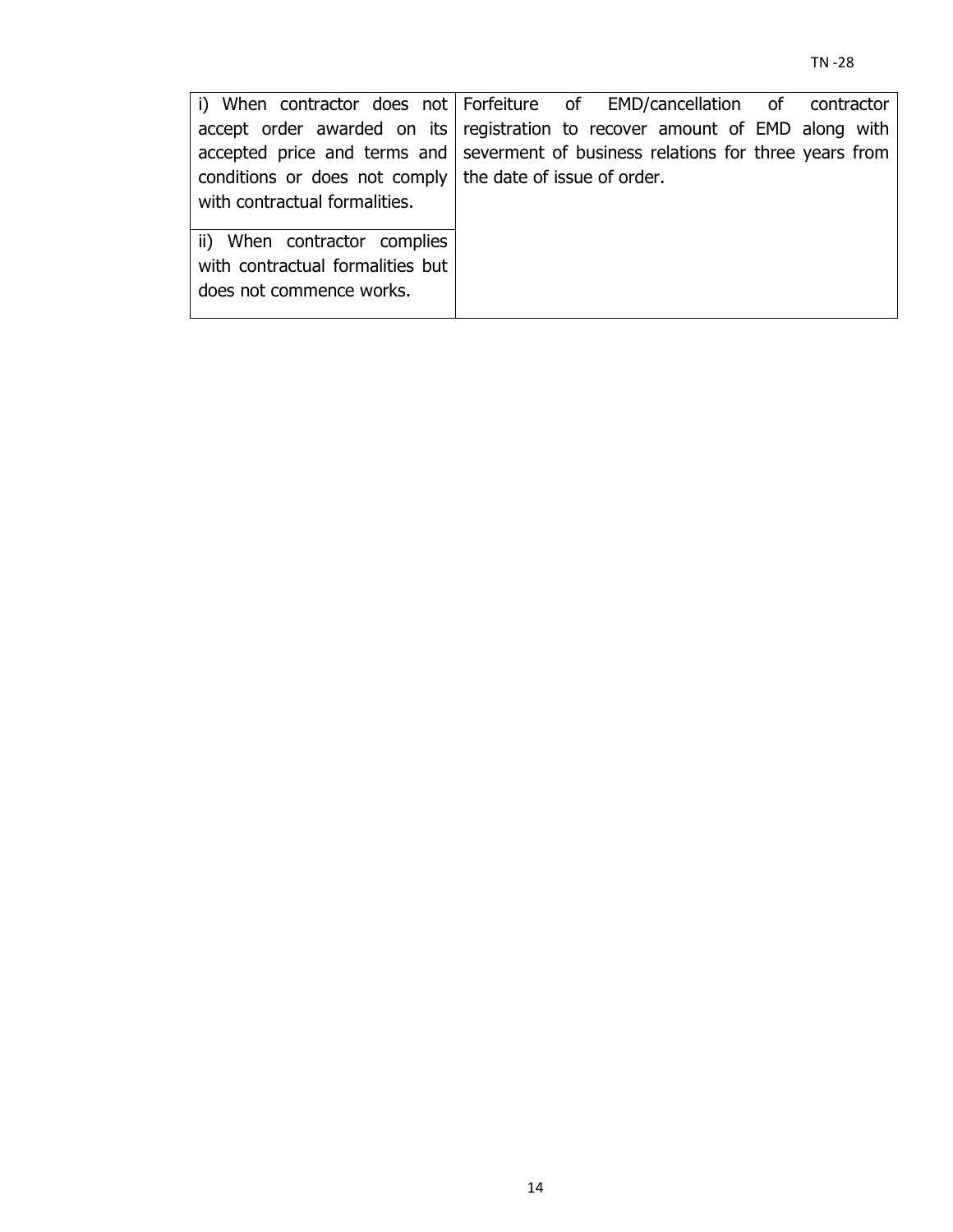#### **Appendix-A**

**The various clauses wherever appearing in the Instructions to Bidders (ITB), General Conditions of Contract (GCC), Technical Specifications, Qualification Requirements, various Schedules etc., are hereby amended to the extent as under:-** 

**1) Wherever EMD and Security Bank Guarantee (SBG), are appearing in the ITB, GCC & other Bidding Documents, same is hereby replaced by BID SECURITY as under:-** 

#### **BID SECURITY**

Bid security shall be 2% **of the estimated value of subject matter ofprocurement put to bid.** In case of Small Scale Industries of Rajasthan itshall be 0.5% of the **quantity offered** for supply and in case of sick industries, other than Small Scale Industries, whose cases are pending with Board of Industrial and Financial Reconstruction, it shall be 1% of the value of bid. Every bidder, if not exempted, participating in the procurement process shall be required to furnish the bid security as specified in the notice inviting bids.

In case SSI unit of Rajasthan quotes the less than the tendered quantity, then they are required to furnish Bid Security @ 0.5% of the estimated value of quantity offered on the basis of estimated unit FOR Destination price mentioned in the bidding documents, failing which bid shall be considered non-responsive.

The Bid Security amount (as applicable) to be paid by Demand Draft/Banker's

Cheque in favour of AO(MM), JVVNL, Jaipur (payable at Jaipur) or Bank Guarantee, in specified format (Appendix-A), of a scheduled bank in favour of Chief Engineer (MM), JVVNL, Jaipur, be deposited in the office of the Accounts Officer (MM), JVVNL, Old Power House Premises, Bani Park, Jaipur-302006 upto 2.00 p.m. upto one WORKING day prior to schedule date of opening of respective bid.

The Micro, Small & Medium Scale Industries of Rajasthan and sick industries,

other than Small Scale Industries, whose cases are pending before the Board of

Industrial and Financial Reconstruction (BIFR) shall furnish self-attested documentary evidence duly attested by Notary to claim the above.

**2) Wherever Performance Bank Guarantee (PBG) and Composite Bank Guarantee (CBG) are appearing in the ITB, GCC & other Bidding Documents, same are hereby replaced by PERFORMANCE SECURITY as under:**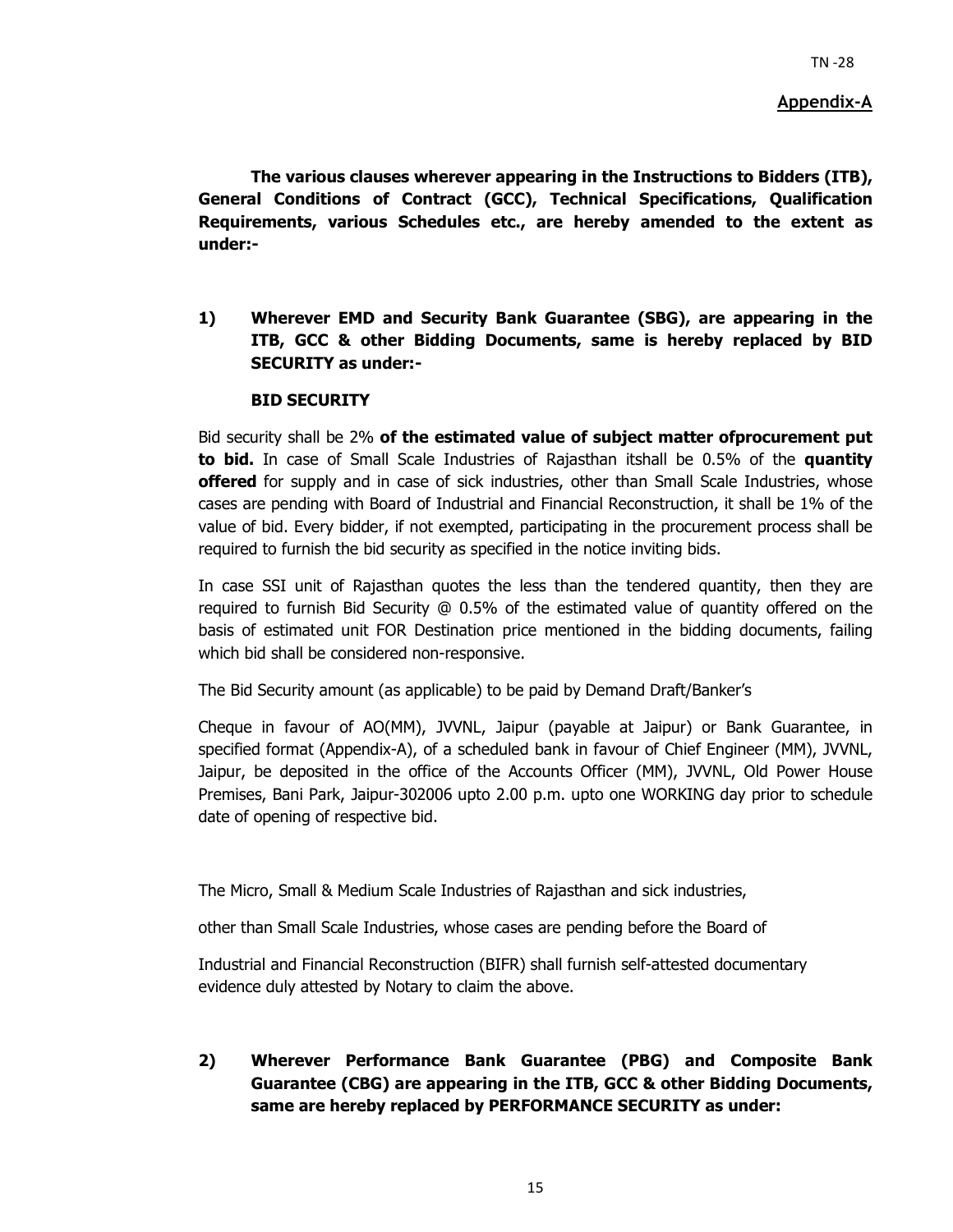#### **PERFORMANCE SECURITY :**

The Performance security wherever appearing in the tender document may be read as under-:

- (a) 2.5%, or as may be specified in the bidding documents, of the amount of supply order in case of procurement of goods and services and 3% of the amount of work order, in case of procurement of works;
- (b) 0.5% of the amount of quantity ordered for supply of goods, in case of Small Scale Industries or MSME units of Rajasthan; and
- (c) 1% of the amount of supply order, in case of sick industries, other than Small Scale Industries, whose cases are pending before the Board of Industrial and Financial Reconstruction (BIFR); and

In case of successful bidder, the amount of bid security may be adjusted in arriving at the amount of the performance security, or refunded if the successful bidder furnishes the full amount of performance security.

#### **3) VENDOR REGISTRATION**

**Therelaxation/exemption given to the registered vendors of the Nigam in respect of EMD/SBG, wherever appearing in the ITB, GCC & other Bidding documents, are hereby WITHDRAWN.** 

**4) The indirect taxes i.e. Excise Duty, Service Tax, VAT/CST, Entry Tax etc. mentioned in G.C.C., may now be read as G.S.T.** 

## **5) The clause No. 1.43 of General Conditions of Contract has been amended to the extent as under:**

"1.43 Payment shall be due and payable by the purchaser in accordance with the provision of the contract within a reasonable period from the date of receipt of each invoice by the contractor / supplier duly supported by a certificate of the Engineer. The purchaser will take all possible effort to make payment to the contractor/ supplier generally on **45th day** after receipt of duly verified challans/ receipts/ bill in the office of paying authority (Sr. Accounts Officer (CPC)/ Concerned Circle Accounts Officer) and completion of contractual formalities. **But in case of delay in payment the**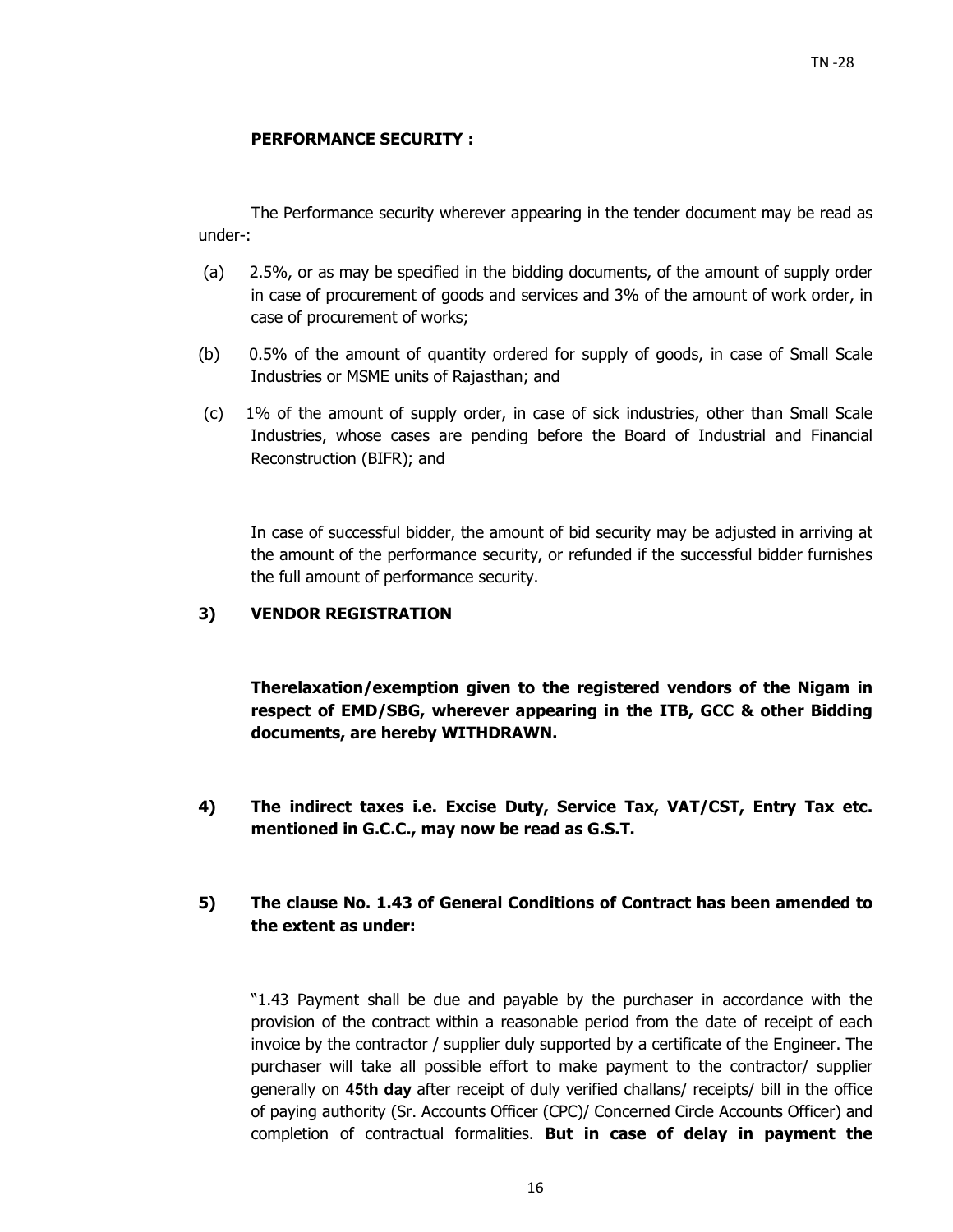# **purchaser shall not be liable to pay any interest on the outstanding amount to the contractor/supplier."**

- **6)** The GST will be charge extra at the prevailing rate on all the settlement fees as applicable and amended time to time.
- **7) Addendum in the provision of Instruction to bidder (ITB) in the clause No. 1.12.2 for quantity allocation as per award criteria of purchase manual in accordance to the clause no. 74 of RTPP rules:**

# **1.12.2(A) for quantity allocation**

## **(i) Trial order under Para No. 22.17 (a) & (b) of purchase manual**

(a) Any bidder located within or outside the state of Rajasthan has participated for the first time in a particular Discom & meeting minimum qualification requirement and has supplied the tendered material/or of higher rating in other utility shall be treated as an old supplier. Rajasthan's firms although supplied in past but not meeting minimum quantity supplied criterion including altogether new units which have not supplied any quantity but having adequate & required manufacturing and testing facility and technical know-how of the tendered material shall be considered as new firms and would be eligible for trial order only. In case of supply made to the licensed power utility out side India, the C.A. certificate furnished by firm shall be considered.

**Note:** - The material supplied and accepted for same/higher rating for turnkey project(s) to a licensed power utility/Govt. shall be considered for the purpose of evaluating criteria. The certificate given by C.A. shall indicate above quantity separately.

(b) (i) The trial order for a particular item shall not generally exceed 10 % of the total quantity considered for placement of order. This ceiling may, however, be relaxed by the corporate level purchase committee up to the extent of 30 %, to take the advantage of lower price where situation of differential prices offering is arising.

(ii) The capacity & capability assessment of a bidder located outside state of Rajasthan who otherwise qualifies but is participating for the first time shall not be carried out.

Similarly, For the tendered item(s) where the valid BIS license is an essential qualification requirement and the bidder possesses the valid BIS but new to the utility. The capacity/capability assessment of such a bidder shall also not be carried out.

## **(ii) Award criteria under Para No. 10.2 (iii) of purchase manual**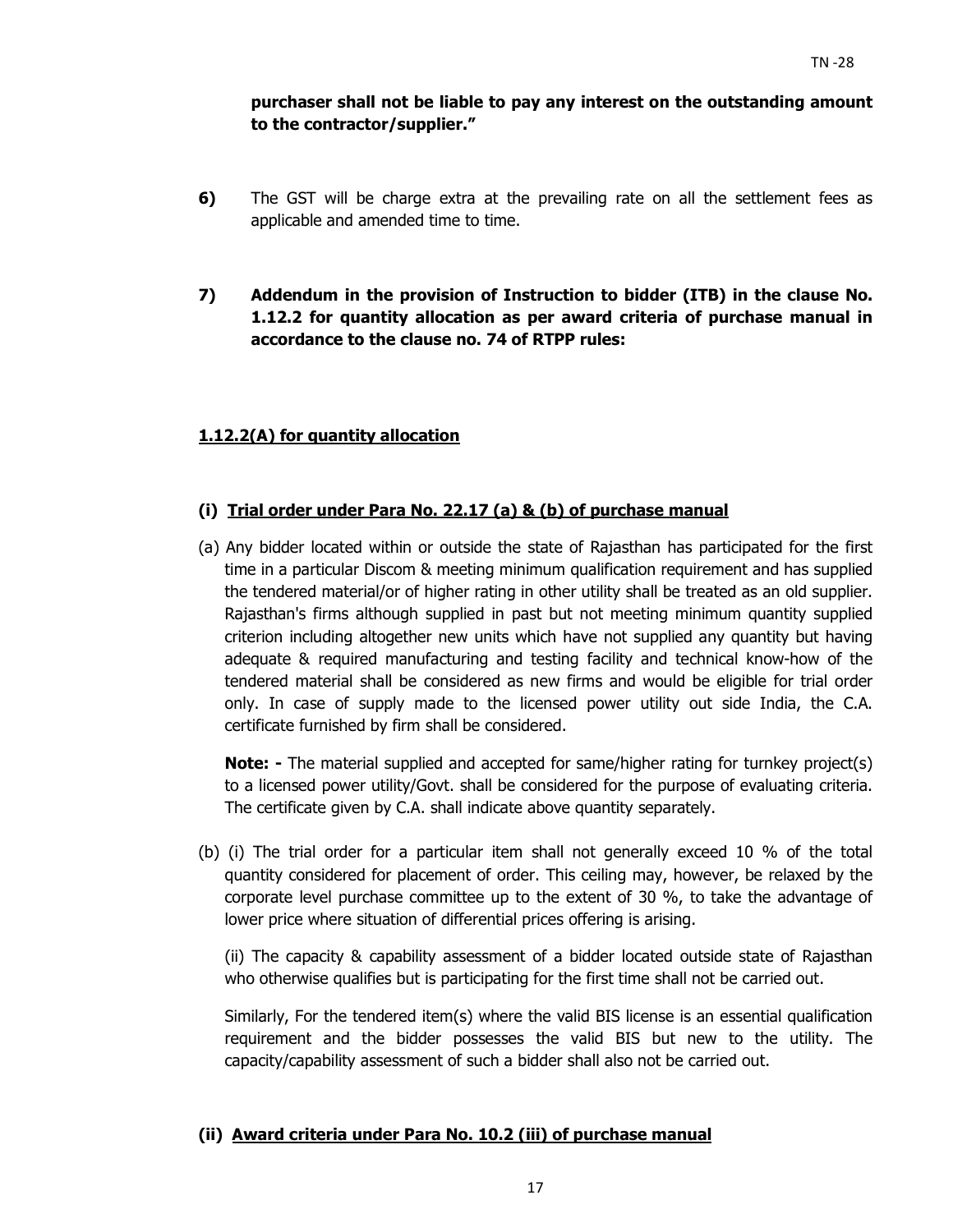(a) In case of distribution transformers of rating 40 KVA and below, LT cables & conductors and fabricated steel items, order quantity may be distributed in the following manner: -

| 20% to L1 |
|-----------|
| 15% to L2 |
| 10% to L3 |
| 05% to L4 |

50% to be distributed equally among other firms subject to the condition that not more than 5% of the quantity to be purchased will be allotted to any one of such firms. The balance, if any will be distributed in the same proportion as indicated above among the first four firms.

(b) In case of other items except poles, order quantity may be distributed in the following manner:

> **40% to L1 20% to L2 10% to L3 06% to L4**

The balance quantity may be equally distributed among other firms subject to the condition that not more than 4% of the quantity to be purchased will be allotted to any such firm. The balance, if any, will be distributed in the same proportion as indicted above the first four firms.

- (c) In case of poles, the order may be awarded on the basis of landed cost (material and transportation taken together). The allocation of quantity location/destination wise may be made among the eligible firms in equal proportion as far as possible.
- **8)** The purchaser reserves the right for reducing the quantity indicated in the Bid Document at the time of placing the order, looking to the existing requirement & availability at that time.
- **9)** A Bidder debarred under section 46 of the RTPP Act shall not be eligible to participate in any procurement process undertaken by ‐
	- (a) any Procuring Entity, if debarred by the State Government; and
	- (b) a Procuring Entity if debarred by such procuring Entity.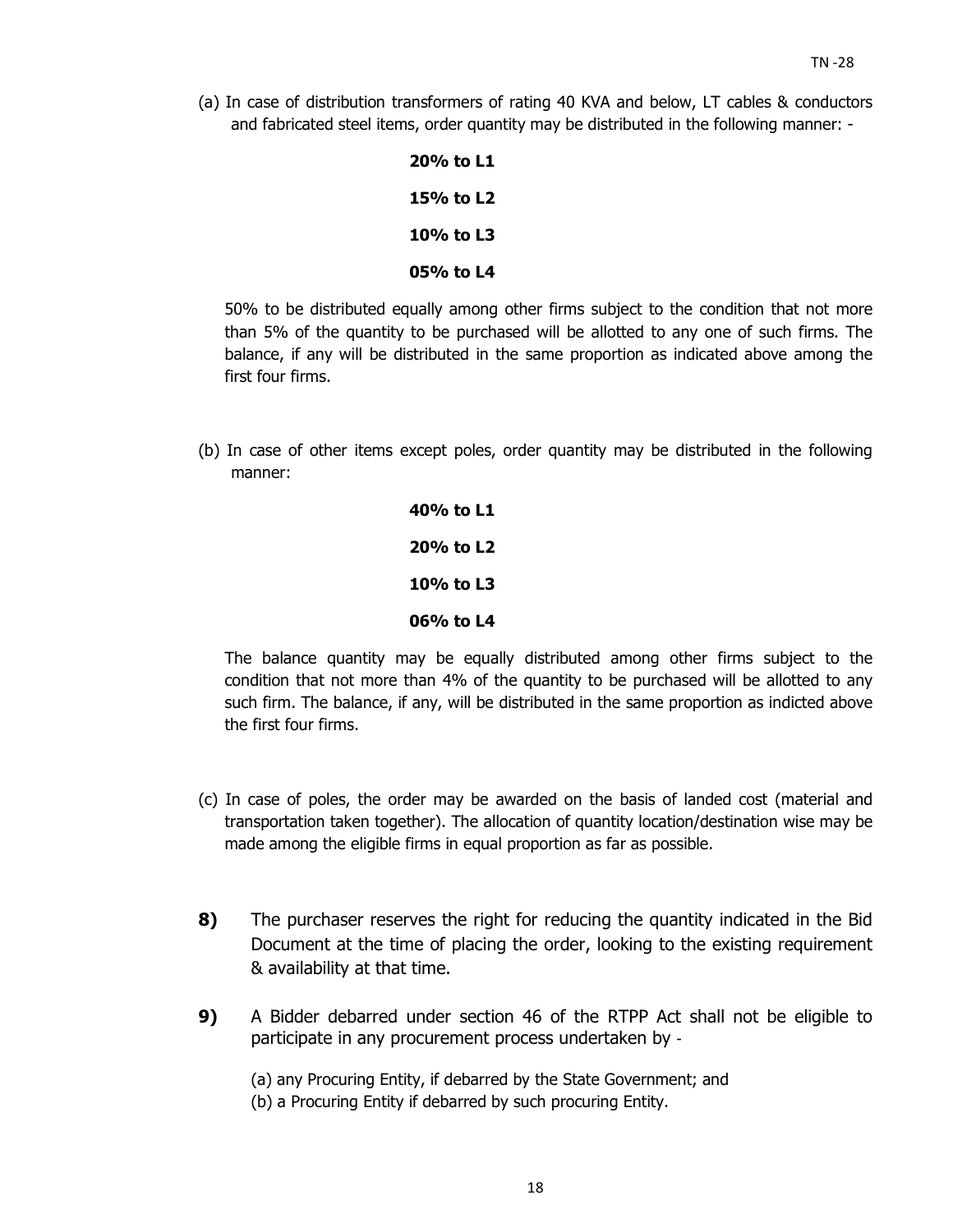**10)** The contract agreement must be submitted to the purchasing authority within 15 days of receipt of Purchase Order.

## **11) APPEAL:**

i. If any Bidder or prospective bidder is aggrieved that any decision, action or omission of the procuring entity is in contravention to the provisions of this Act or the rules or guidelines issued there under, he may file 1st & 2nd appeal under section 38 of RTPP Act-2012 to the following appeal authorities **within a period of ten days from the date of such decision or action, omission, as the case may be, clearly giving the** 

| Sr.           | Type of Appeal                                                              | Name & Designation of appellate authority                                                      |  |  |
|---------------|-----------------------------------------------------------------------------|------------------------------------------------------------------------------------------------|--|--|
| 1             | First appeal                                                                |                                                                                                |  |  |
|               | of<br>purchase<br>Cases<br>a) For<br>Corporate Level Purchase<br>Committee. | Chairman & Managing Director, Rajasthan<br>Vidyut Utpadan Nigam Ltd, Vidyut Bhawan,<br>Jaipur. |  |  |
|               | of I<br>b) For purchase<br>cases<br>Zonal/CE Level                          | Managing Director, Jaipur Vidyut<br>Vitran<br>Nigam Limited, Vidyut Bhawan, Jaipur.            |  |  |
|               | c) For purchase cases upto Circle<br>Level)                                 | The Zonal Chief Engineer, Jaipur<br>Vidyut<br>Vitran Nigam Limited                             |  |  |
| $\mathcal{P}$ | Second appeal                                                               | of<br>Department, Government<br>Energy<br>Rajasthan                                            |  |  |

## **specific ground or grounds on which he feels aggrieved:**

ii) The form of appeal shall be as per Rule 83 of RTPP Rules, 2013 and memorandum of appeal shall be filled as per form-1 as prescribed under RTPP Rules, 2013.

Fee for appeal: - Subject to rule 84 of the RTTP Rule 2013 the fee shall be as under:-

- a. For First Appeal:- Rs. 2,500/- (Rupees Two Thousand Five Hundred Only)+GST.
- b. For Second Appeal:- Rs. 10,000/- (Rupees Ten Thousand Only)+GST.
- iii) It is further intimated that the fee shall be paid in the form of Demand Draft of Bankers Cheque of a Scheduled Bank payable in the name of Accounts Officer (MM), JVVNL, Jaipur.
- iv) Provided that after the declaration of a Bidder as successful the appeal may be filed only by a Bidder who has participated in procurement proceedings:
- v) Provided further that in case a Procuring Entity evaluates the Technical Bids before the opening of the Financial Bids, an appeal related to the matter of Financial Bids may be filed only by a Bidder whose Technical Bid is found to be acceptable.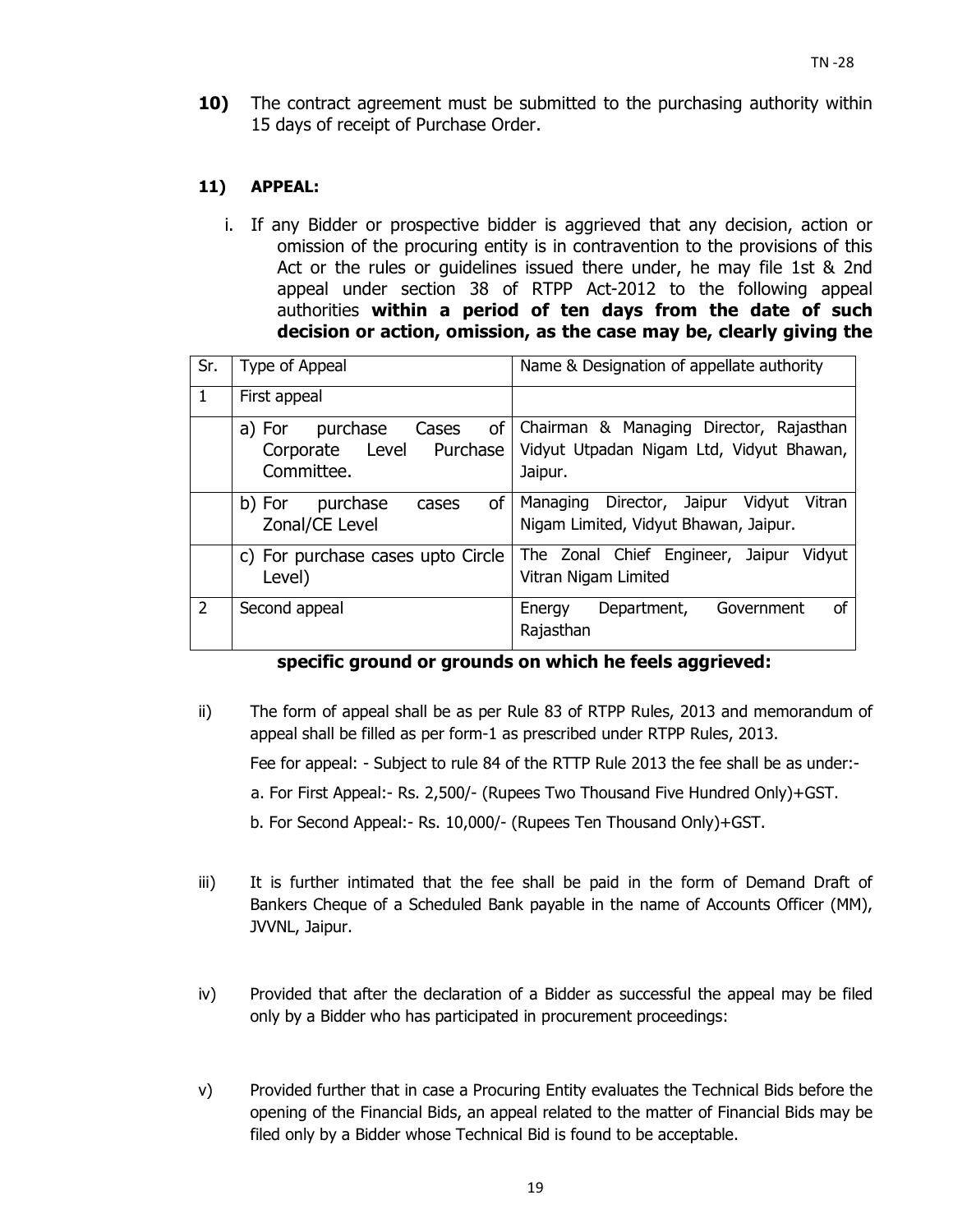- vi) The officer to whom an appeal is filed under para (1) shall deal with the appeal as expeditiously as possible and shall endeavour to dispose it of within thirty days from the date of the appeal.
- vii) If the officer designated under para (1) fails to dispose of the appeal filed within the period specified in para (2), or if the Bidder or prospective bidder or the Procuring Entity is aggrieved by the order passed by the First Appellate Authority, the Bidder or prospective bidder or the Procuring Entity, as the case may be, may file a second appeal to Second Appellate Authority specified in the Bidding Document in this behalf within fifteen days from the expiry of the period specified in para (2) or of the date of receipt of the order passed by the First Appellate Authority, as the case may be.
- 12. The bidders should be qualified, not be insolvent, not be in receivership, not be bankrupt or being wound up, should not have affairs administered by a court or a judicial officers, should not have business activities suspended, should not be blacklisted or debarred by any utility/ government agency, should not have a conflict of interest.

----------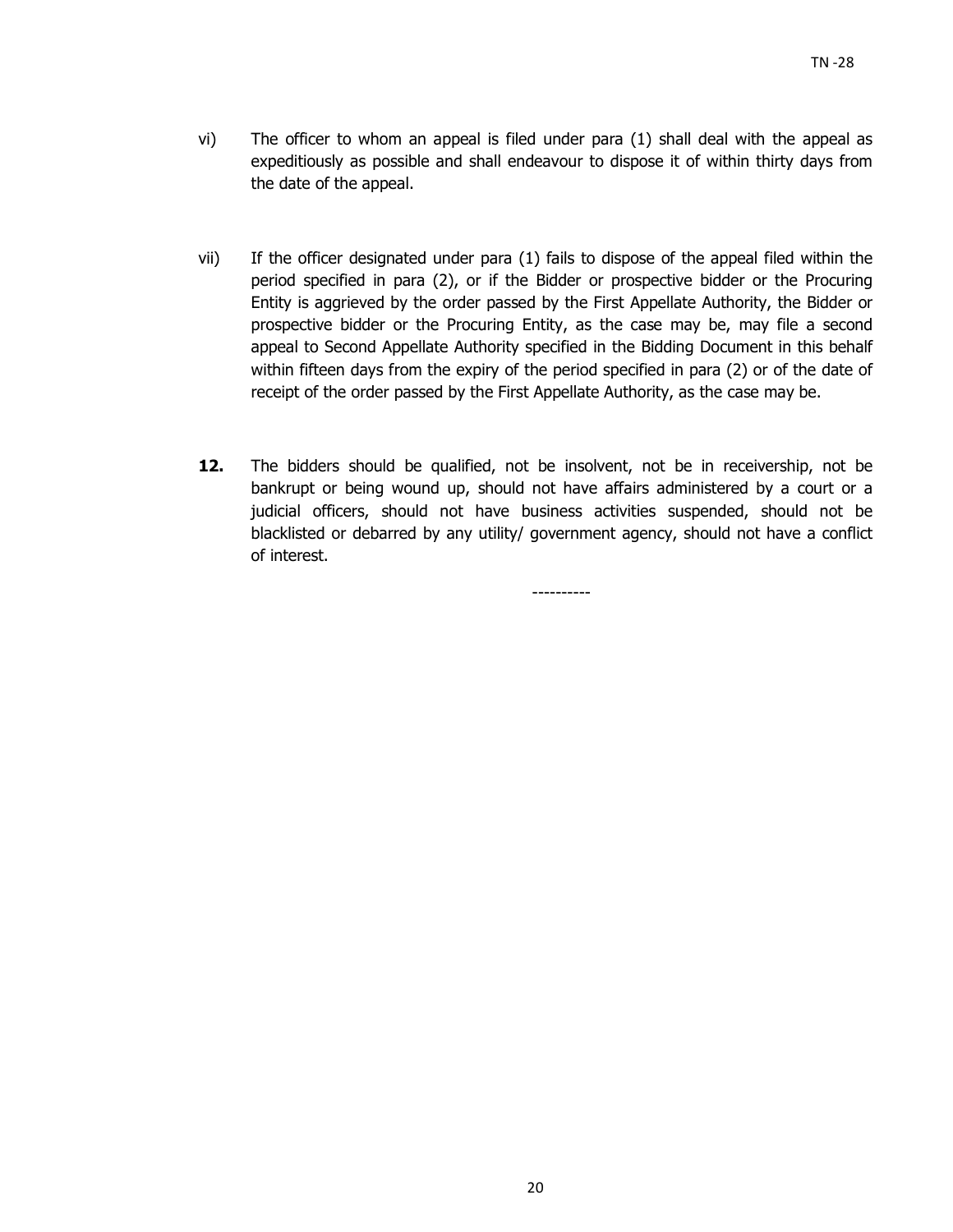#### **Appendix-B**

#### **PERFORMA OF BANK GUARANTEE FOR BID SECURITY**

(Bank Guarantee in lieu of Bid security on non-judicial Stamp Paper of Rajasthan State of 0.25% of the B.G value or Rs. 25,000/- , whichever is less)

To,

The Chief Engineer (MM),

\_\_\_\_\_\_\_\_\_\_\_\_\_\_\_.

Jaipur Vidyut Vitran Nigam Ltd.,Jaipur

1. Whereas ……………………..(name of the Bidder) (hereinafter called "the Bidder") has submitted its bid dated………….(date of submission of bid) for ………..………..(name of contract/ Name of the material with Bid no.)(hereinafter called " the Bid").

2. KNOW ALL PEOPLE by these presents that WE……………..(name of bank) of ……………..(name of country), having our registered office at………………….. (addresses of bank) (hereinafter called "the Bank"), are bound unto………………….. (name of Purchaser) (hereinafter called " the Purchaser") in the sum of Rs.\*\_\_\_\_\_\_\_\_\_\_\_ for which payment well and truly to be made to the said Purchaser, the Bank binds itself, its successors, and assigns by these presents. Sealed with the Common Seal of the said Bank this ……………day of ……………20…………

3. THE CONDITIONS of this obligation are:

(i) If the Bidder withdraws its Bid during the period of bid validity specified by the Bidder in the Bid Form; or

(ii)If the bidder refuses to accept the correction of error in his Bid; or

(iii)If the Bidder, having been notified of the acceptance of its Bid by the purchaser during the period of bid validity:

- (a) Fails or refuses to execute the Contract Agreement within the time specified in purchase/work order, if required, or
- (b) Fails or refuses to furnish the performance security within the time specified in purchase/work order in accordance with the GCC, or
- (c) Fails to commence supply of goods or services or execute work as per purchase/work order within time specified.

(iv) If the bidder breaches any provision of the Code of Integrity specified in the RTPP Act and Chapter VI of the RTPP Rules.

4. We undertake to pay to the purchaser up to the above amount upon receipt of its first written demand, without the purchaser having to substantiate its demand, provided that in its demand the Purchaser will note that the amount claimed by it is due to it owing to the occurrence of one or all of the three conditions specifying the occurred condition or conditions.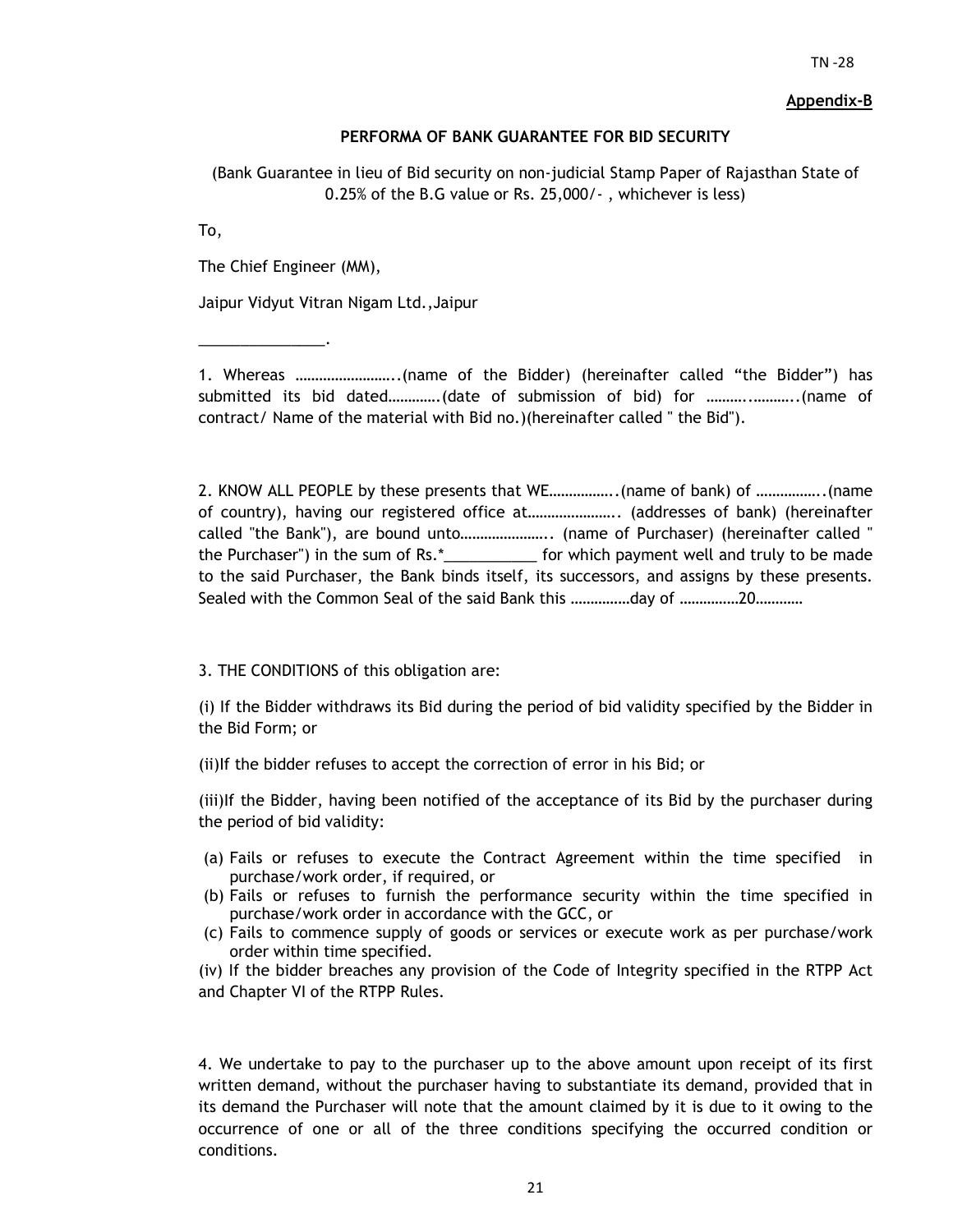5.The decision of the CHIEF ENGINEER (MM), JAIPUR VIDYUT VITRAN NIGAM LIMITED, JAIPUR shall be final whether breach has been committed on the right to demand the amount of guarantee from us which has accrued to the purchaser.

6. This guarantee shall not cease or determine, if the purchaser grants time or indulgence or vary the terms of the contract with the Contractor or without our consent or knowledge.

7. The guarantee herein contained shall not be affected by any change in the constitution of the Contractor.

8. We……………………further undertake not to revoke this guarantee during its currency except with the previous consent of the CHIEF ENGINEER (MM),JAIPUR VIDYUT VITRAN NIGAM LIMITED, JAIPUR.

9. All disputes arising under the said guarantee between the Bank and the Nigam or between the Contractor and the Nigam pertaining to the guarantee, shall be subject to the jurisdiction of Courts in Jaipur, Rajasthan alone.

10. This guarantee will remain in force up to and including one hundred eighty (180) days after the date of the opening of bids, i.e. up to ………………., with a further grace period of Ninety (90 ) days and any demand in respect thereof should reach the Bank not later than the above date.

Yours faithfully,

Bankers (EXECUTENT)

Signed by the above named Bank in presence of:-

(Signature with full Name and Address)

Witness :

2.\_\_\_\_\_\_\_\_\_\_\_\_\_\_\_\_\_\_\_

Attested by Notary Public, First Class Magistrate or directly confirmed by the executing bank.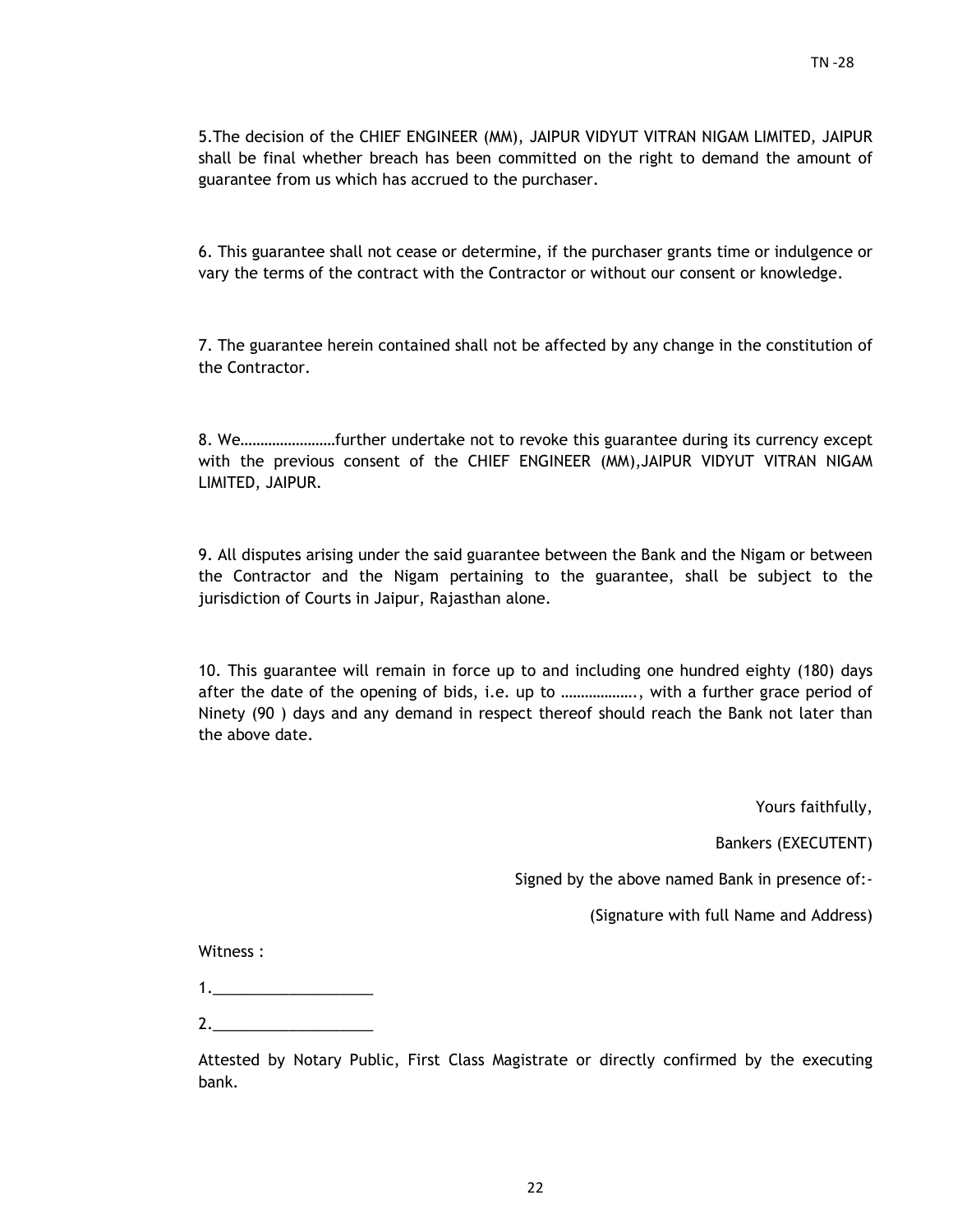\* The Bidder should insert the amount of the guarantee in words and figures denominated in the currency of bid.

Note1 :- In case the bid is submitted by a Joint Venture, the Bid Bank guarantee shall be in the name of Lead partner or in the name of joint venture partners submitting the Bid covering all the partners of the joint venture.

-------------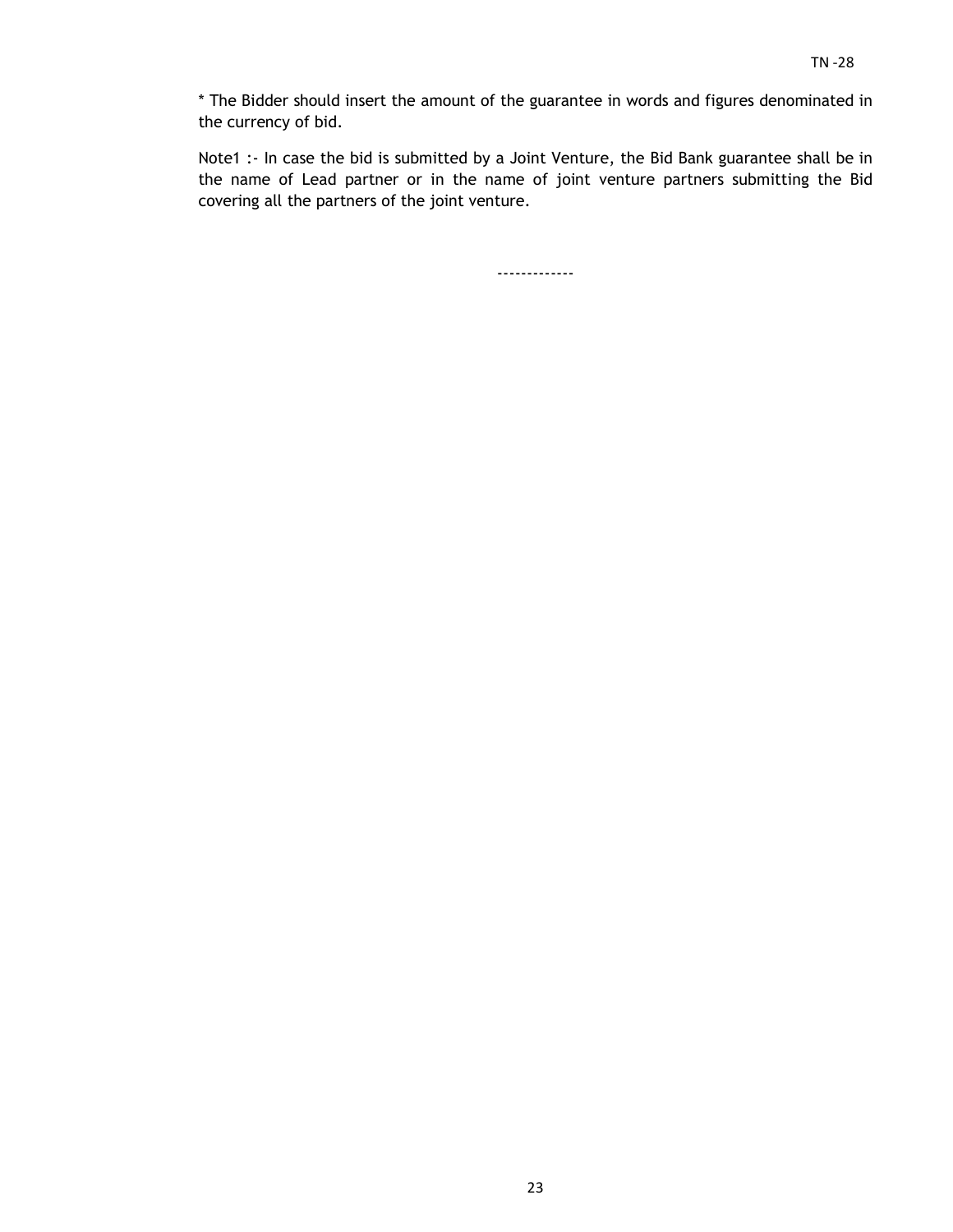# **APPENDIX-C**

# **JAIPUR VIDYUT VITARAN NIGAM LIMITED OFFICE OF THE SUPERINTENDING ENGINEER (MM) OLD POWER HOUSE PREMISES, BANI PARK, JAIPUR -06**

# **DETAILS OF BANK FOR RTGS**

### **FOR FURNISHING BID SECURITY/BANK GUARANTEE**

| 1. | Account No.                                            | 51093320896           |
|----|--------------------------------------------------------|-----------------------|
| 2. | Account Holder Name                                    | Accounts Officer (MM) |
| 3. | Bank Name & Branch                                     | State Bank of India   |
|    |                                                        | Collectorate Branch,  |
|    |                                                        | Jaipur (Rajasthan)    |
| 4. | <b>IFS Code</b>                                        | SBIN0031026           |
| 5. | Phone No. of Sr. Accounts<br>Officer (MM) JVVNL Jaipur | 0141-2202608          |
|    |                                                        |                       |
| 6. | Email ID of Sr. Accounts Officer<br>(MM) JVVNL Jaipur  | sr_aomm@yahoo.com     |

#### GSTIN of JVVNL : 08AABCJ6373K1Z7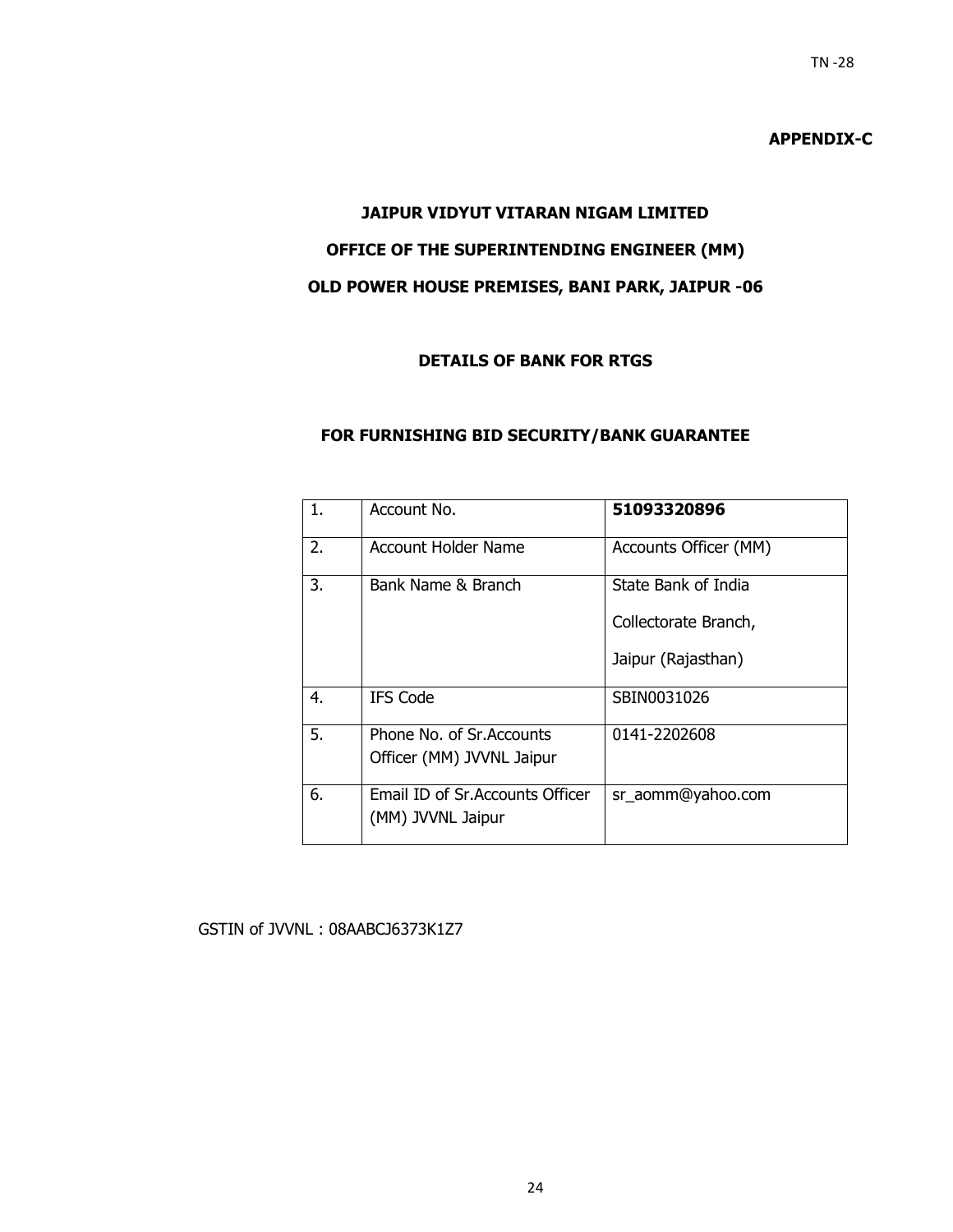#### **APPENDIX-D**

#### **Format of Affidavit for MSME Unit**

(On Non-Judicial Stamp Paper of Rs. 100/- attested by Notary Public/ First Class Magistrate)

|                | S/O |                                  | Aged | Years |
|----------------|-----|----------------------------------|------|-------|
| residing at    |     | Proprietor/ Partner/ Director of |      |       |
| M/s            |     | do hereby solemnly affirm and    |      |       |
| declare that:- |     |                                  |      |       |

- (a) My/ our above noted enterprise M/s  $\blacksquare$ issued acknowledgement of Entrepreneurial Memorandum Part-II by the District Industries Center, \_\_\_\_\_\_\_\_\_\_\_\_\_\_\_\_\_\_. The acknowledgement No. is \_\_\_\_\_\_\_\_\_\_\_\_\_\_ dated and has been issued for manufacture of following items:-(i) (ii) (iii) (iv)
- (b) My/ our above noted acknowledgement of Entrepreneurial Memorandum Part-II has not been cancelled or withdrawn by the Industries Department and that the enterprise is regularly manufacturing the above items.
- (c) My/our enterprise is having all the requisite plant and machinery and is fully equipped to manufacture the above noted items.
- (d) The present status of the firm is as per acknowledgment of Entrepreneurial Memorandum Part-II issued on the date of District Industries Center, \_\_\_\_\_\_\_\_\_\_.
- 

Place **Proprietor/** Director/ Director/ Director/ Director/ Director/ Director/ Director/ Director/ Director/ Director/ Director/ Director/ Director/ Director/ Director/ Director/ Director/ Director/ Director/ Director/ Di

Authorized Signatory with Stamp and Date

#### **VERIFICATION**

|                                                                                            | S/O | <u> 1980 - John Stein, amerikansk politiker</u> | $A$ qed $\_\_$                   | Years |
|--------------------------------------------------------------------------------------------|-----|-------------------------------------------------|----------------------------------|-------|
| residing at                                                                                |     |                                                 | Proprietor/ Partner/ Director of |       |
| M/s                                                                                        |     |                                                 | verify and confirm that the      |       |
| contents at (a), (b), (c) & (d) above are true and correct to the best of my knowledge and |     |                                                 |                                  |       |
| nothing has been concealed therein. So, help me God.                                       |     |                                                 |                                  |       |

#### **DEPONENT**

-----------------------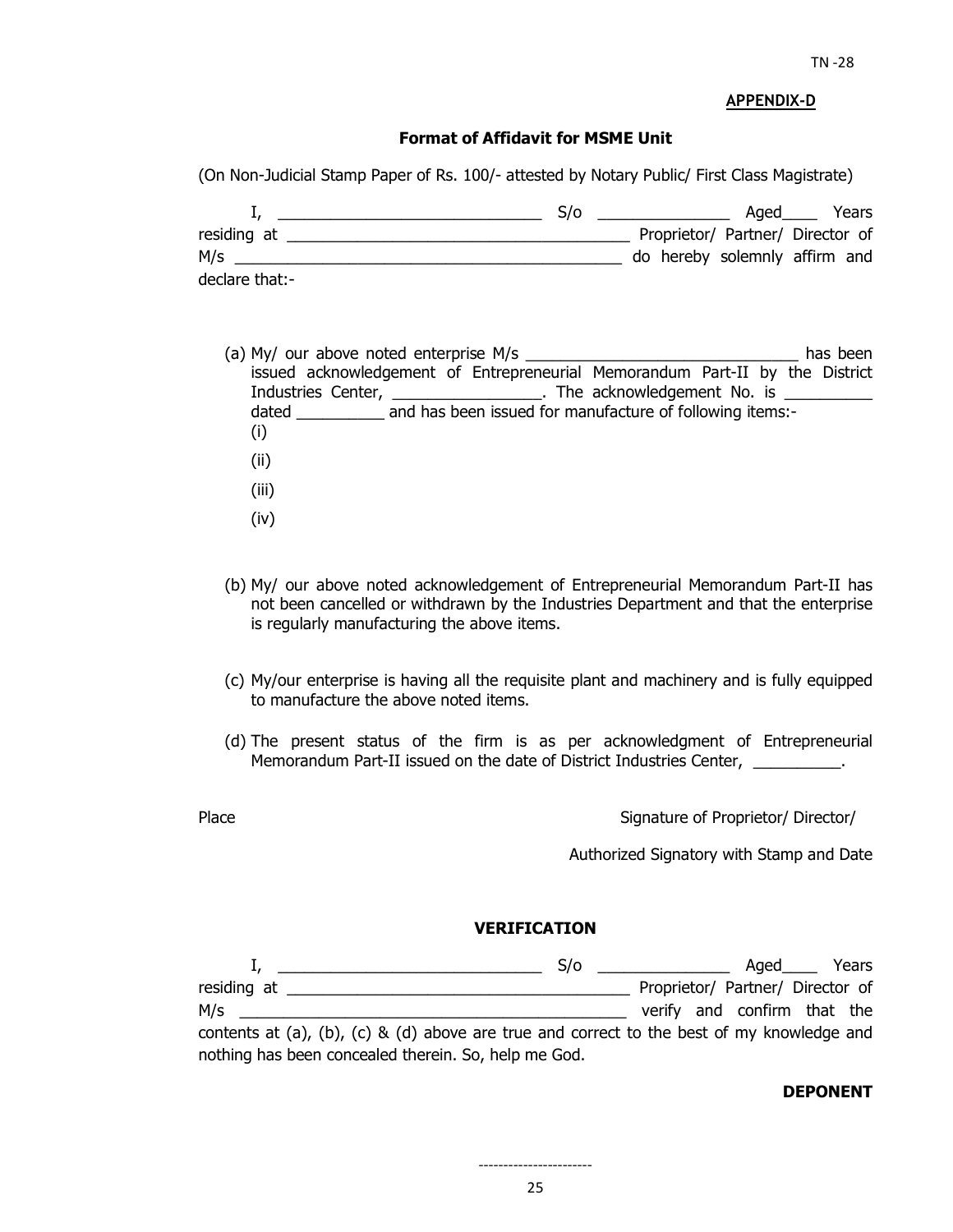## **Declaration by the Bidder**

 In relation to my/ our bid submitted to SE (I&S) For procurement of in response to their notice inviting bids under TN-I/We hereby declare under section 7 of Rajasthan Transparency in Public Procurement Act, 2012, that : -

- 1. I/We possess the necessary professional, technical, financial and managerial resources and competence required by the bidding document issued by the procuring entity.
- 2. I/We have fulfilled my/ our obligation to pay such of the taxes payable to the Union and the State Government or any local authority as specified in the bidding document.
- 3. I/We are not insolvent, in receivership, bankrupt or being wound up, not have my/ our affairs administered by a court or a judicial officer, not have my/ our business activities suspended and not the subject of legal proceeding for any of the foregoing reasons.
- 4. I/We do not have, and our directors and officers not have, been convicted of any criminal offence related to my/ our professional conduct or the making of false statements or misrepresentations as to my/ our qualifications to enter into a procurement contract within a period of three years preceding the commencement of this procurement process, or not have been otherwise disqualified pursuant to debarment proceedings.
- 5. I/We do not have a conflict of interest as specified in the Act, Rules and the bidding document, which materially affects fair competition.

Date : Signature of bidder

Place : Name : Name : Name : Name : Name : Name : Name : Name : Name : Name : Name : Name : Name : Name :  $\mathbb{R}^2$ 

Designation :

Address :

**\_\_\_\_\_\_\_\_\_\_\_\_\_\_\_\_\_\_\_**